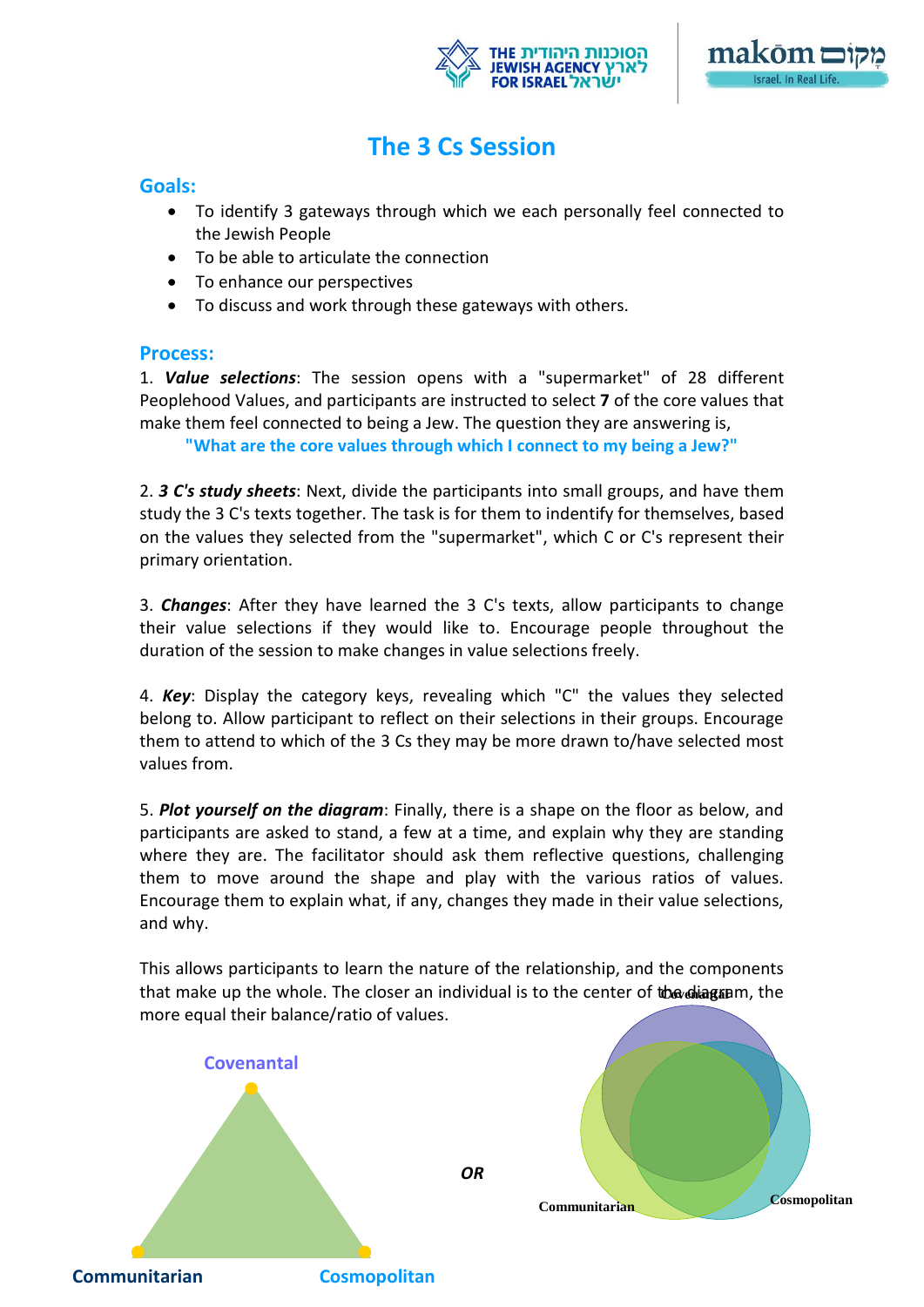



### **Value Key:**

#### **Covenantal:**

Jewish tradition, Torah, Jewish heritage, Jewish rituals and customs, religion, mitzvoth, obligations, belief in God, commandments, *halacha* (Jewish Law), Because I'm supposed to

### **Covenental/Communitarian:**

Shared History, Shared Destiny, Collect memory, part of the chain of history, because I'm responsible to the chain of Jews who came before and will come after me

#### **Communitarian**

Part of the "tribe", being a part of an extended family, social solidarity towards other Jews, helping other Jews in need, taking action on behalf of other Jews,

### **Cosmopolitan**

for Jews to Repair the World to be a better place, pursuit of justice in the world , through engaging with the world, humanism, freedom and equality, environmentalism, sustainability

### **Needed:**

- 28 envelopes, each with one of the values written on the outside in bold
- Tape, to stick the envelopes to the wall
- Scissors
- Value slips, cut up and placed in the corresponding envelope
- The 3C's A3 text study sheets, 1 per person
- Colored Cellophane paper, to create the shape for the floor diagram
- The appendix pages in this document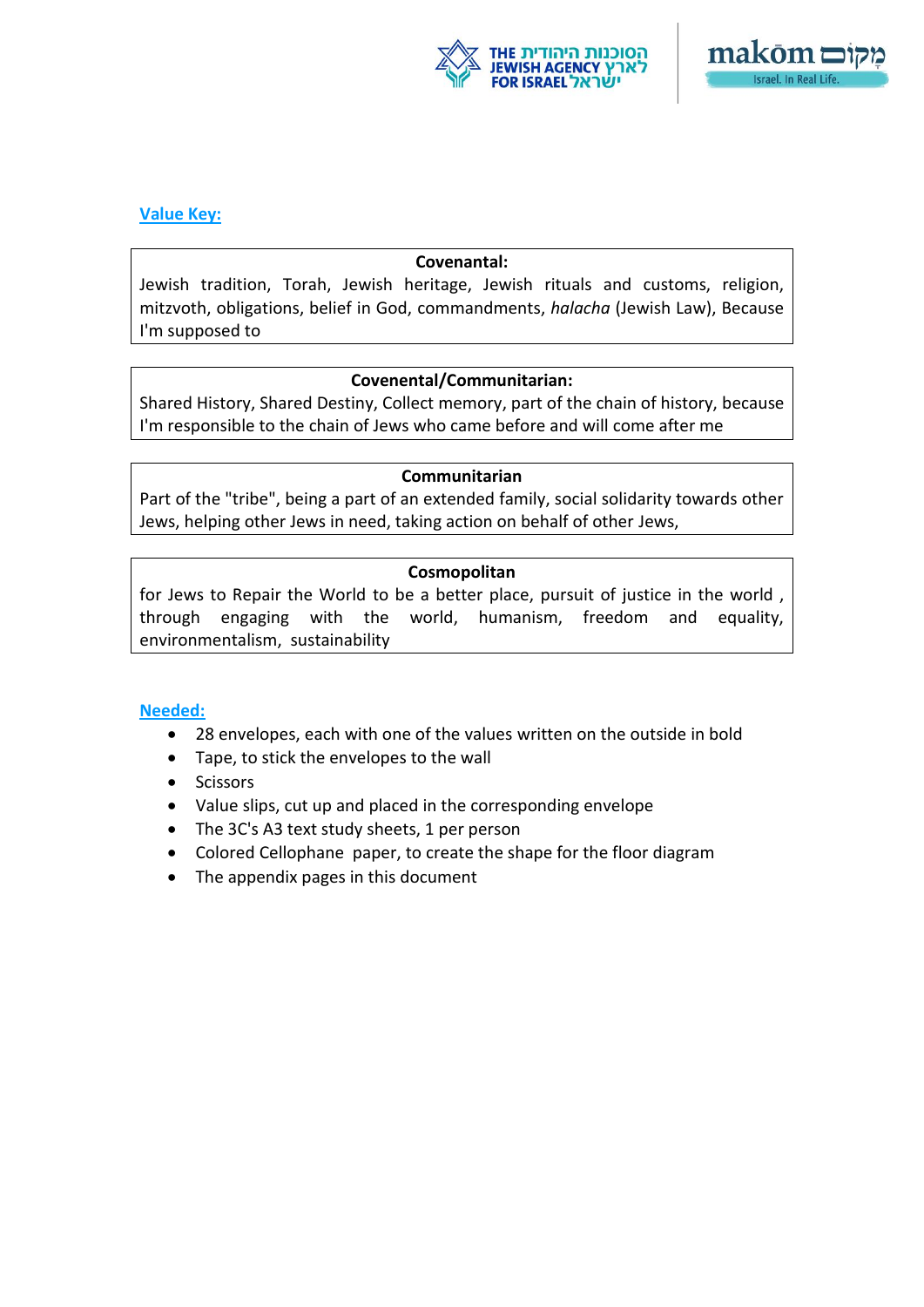# **Value Key:** *Covenantal*

**Jewish tradition Torah Jewish heritage Jewish rituals and customs Religion Mitzvoth Obligations Belief in God Commandments** *Halacha* **(Jewish Law) Because I'm supposed to**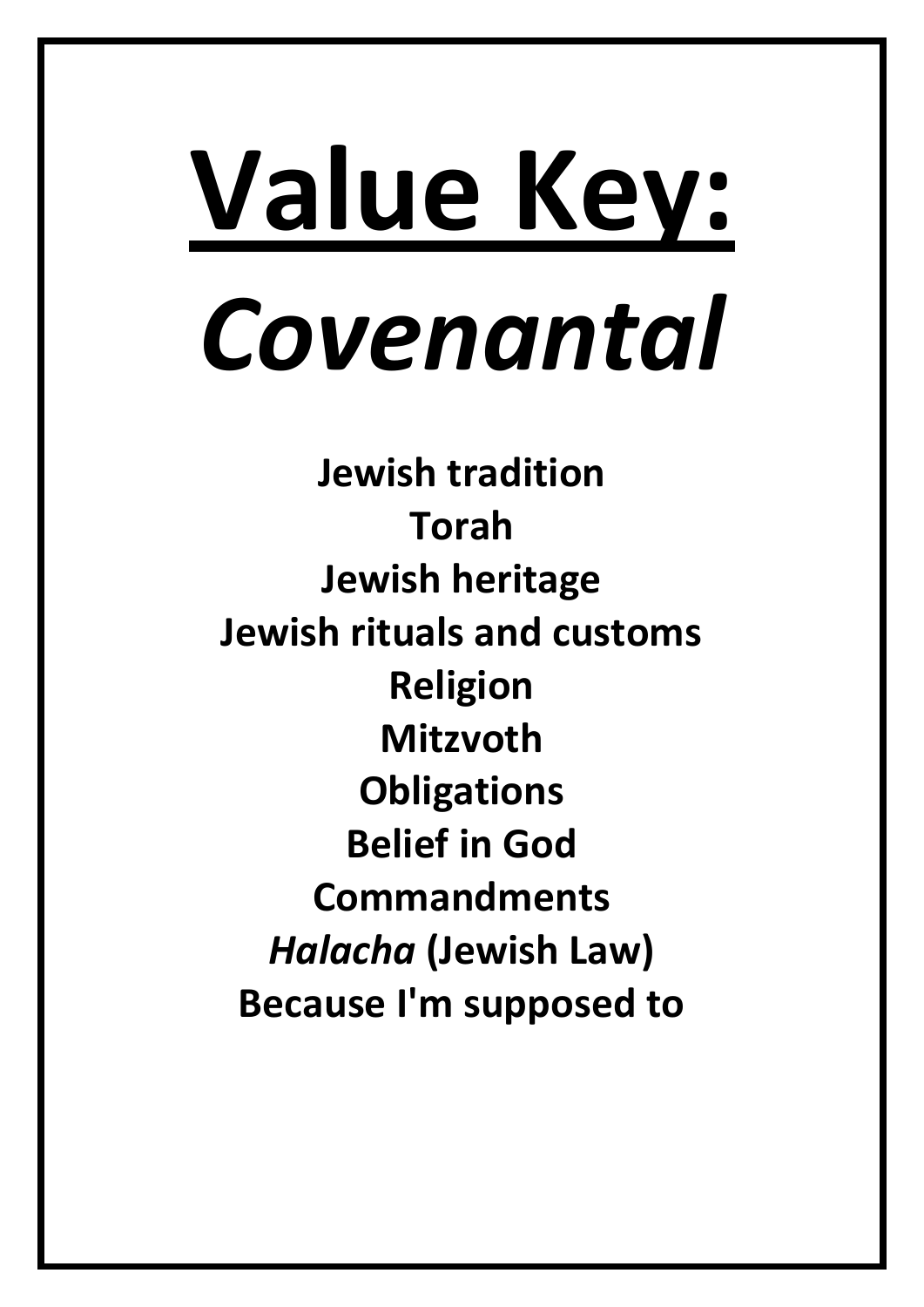# **Value Key:**

## *Covenental / Communitarian*

**Shared History**

**Shared Destiny**

**Collect memory**

**Part of the chain of history**

**Because I'm responsible to the chain of Jews who came before and will come after me**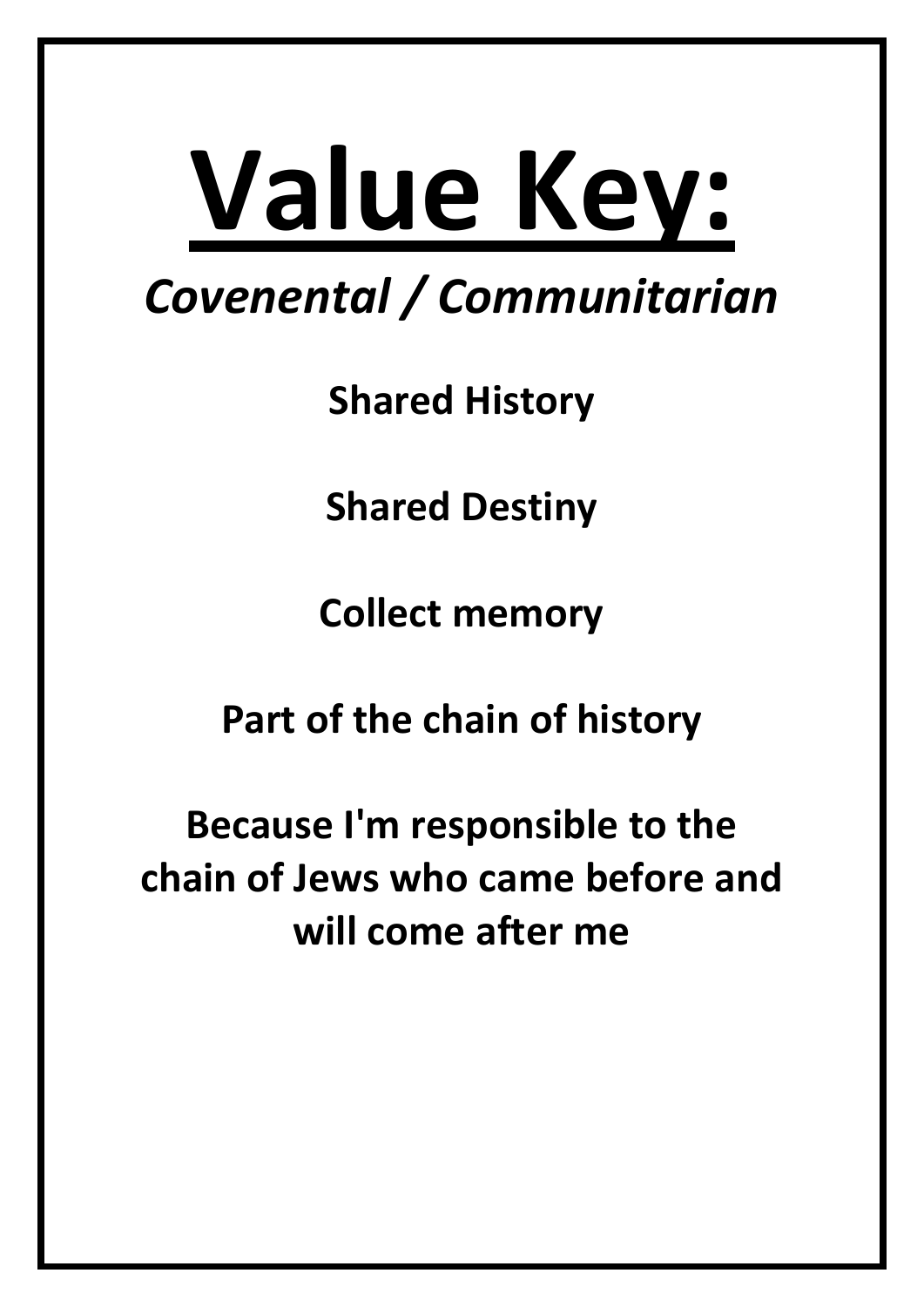## **Value Key:** *Communitarian*

**Part of the "tribe"**

**Being a part of an extended family**

**Social solidarity towards other Jews**

**Helping other Jews in need**

**Taking action on behalf of other Jews**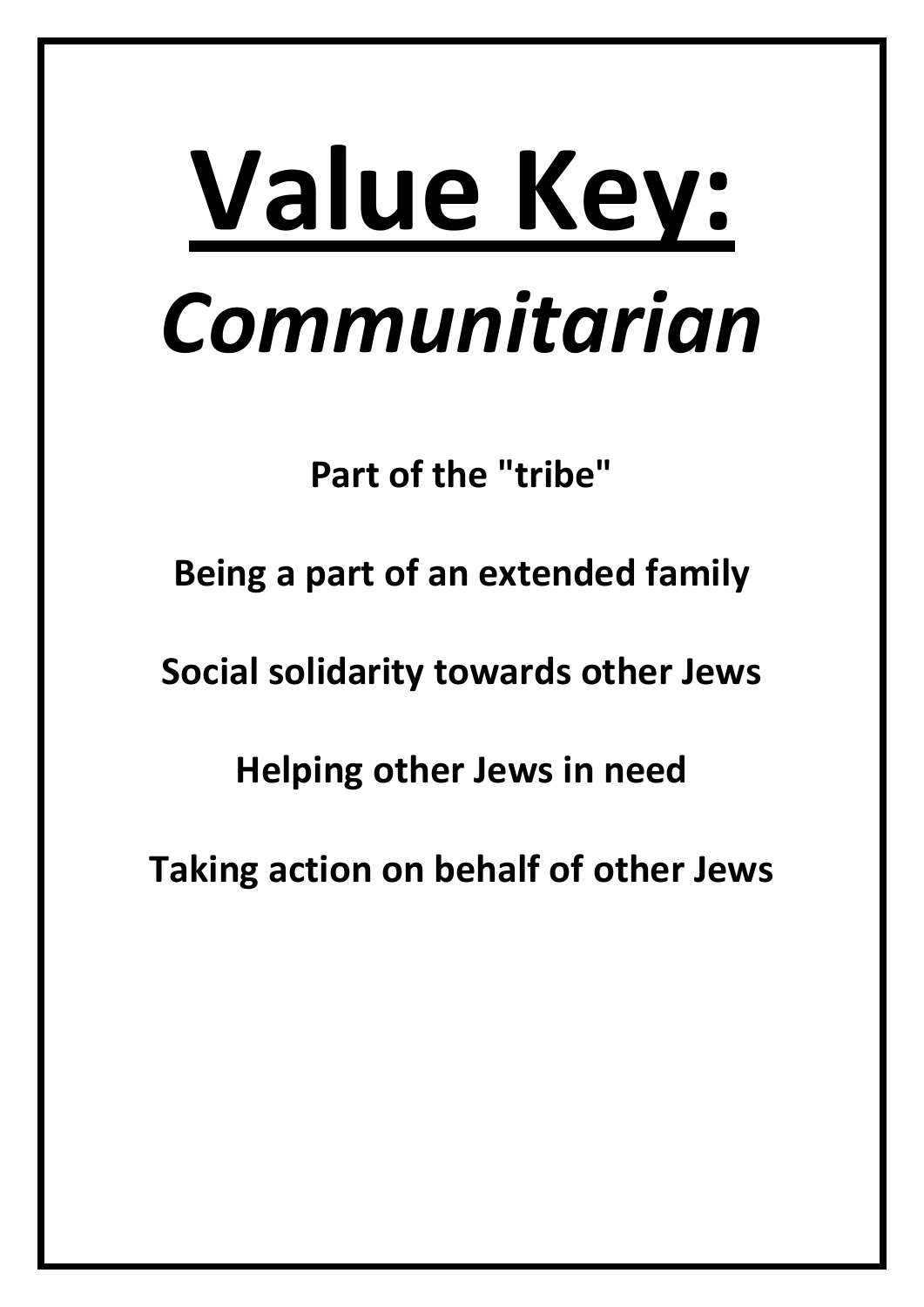## **Value Key:** *Cosmopolitan*

## **For Jews to Repair the World to be a better place**

### **Pursuit of justice in the world**

### **Through engaging with the world**

**Humanism**

**Freedom and equality**

**Environmentalism**

**Sustainability**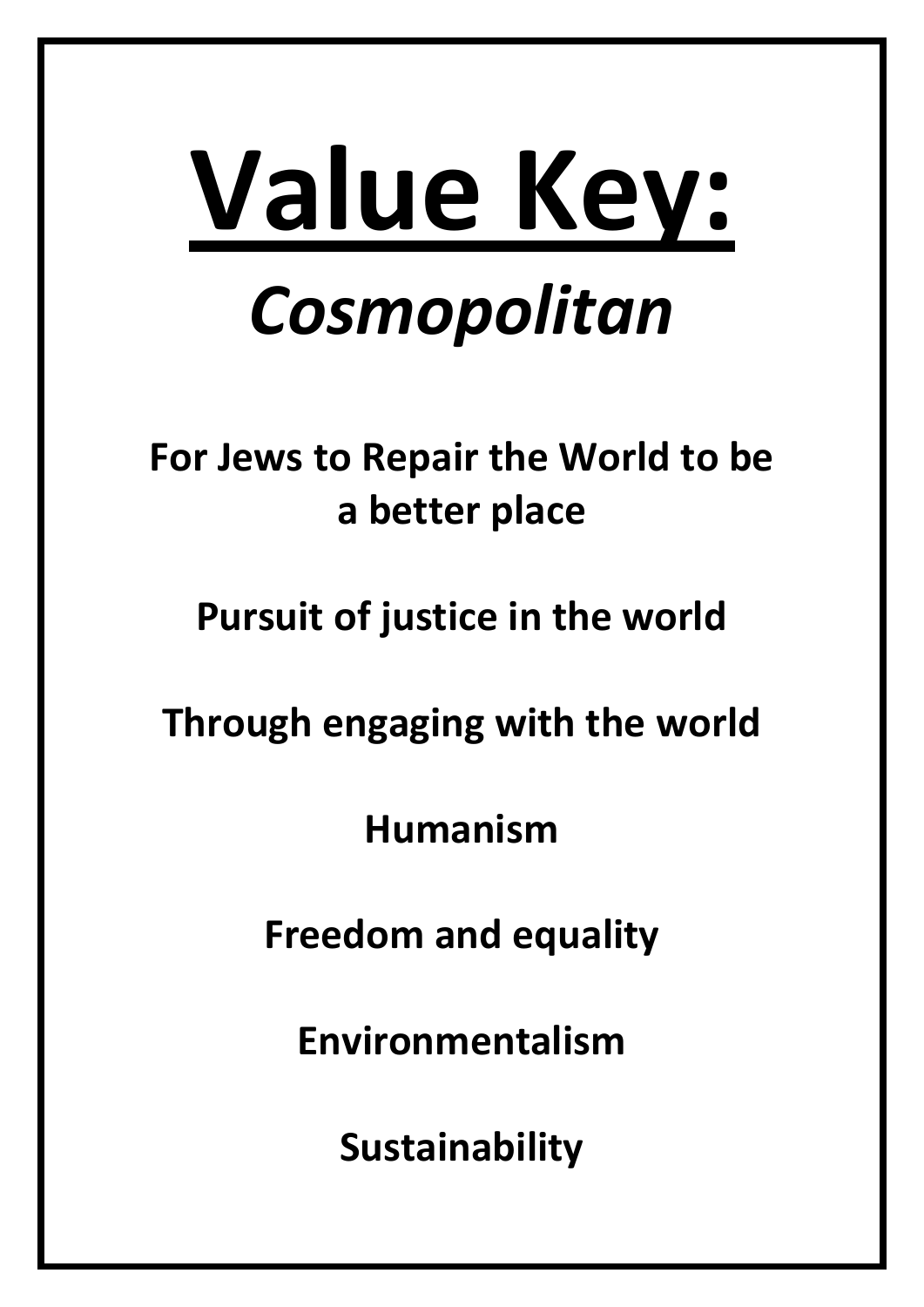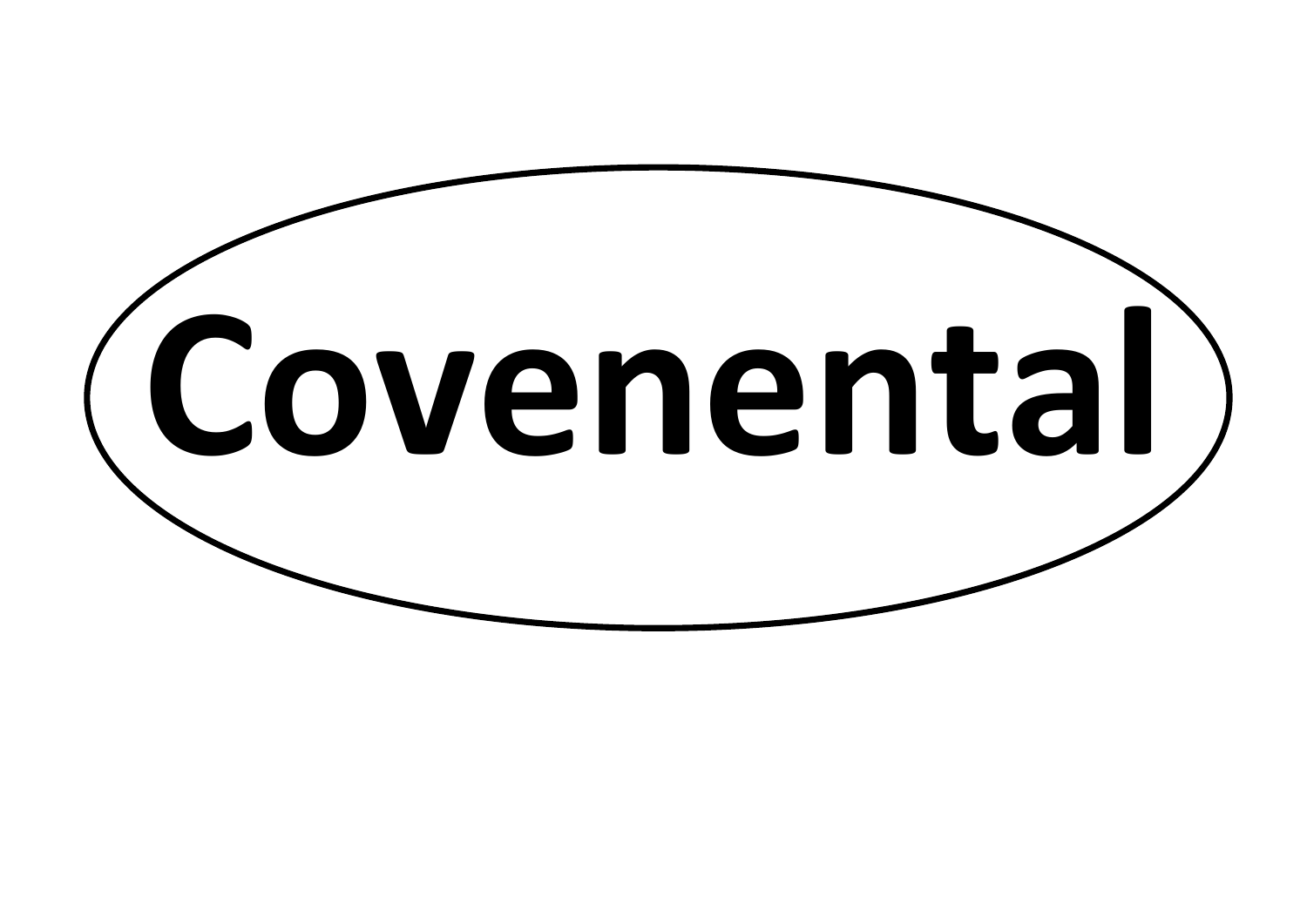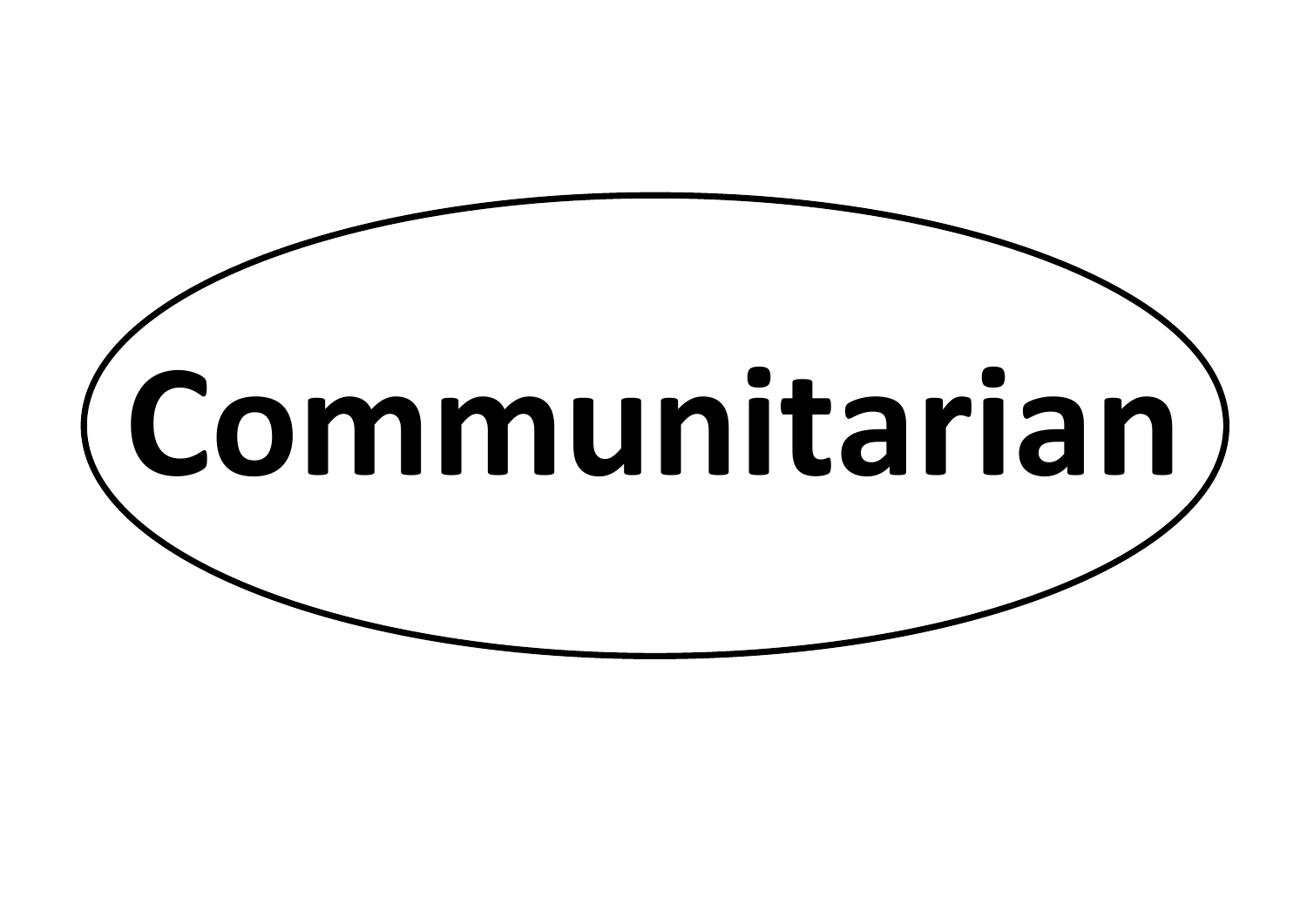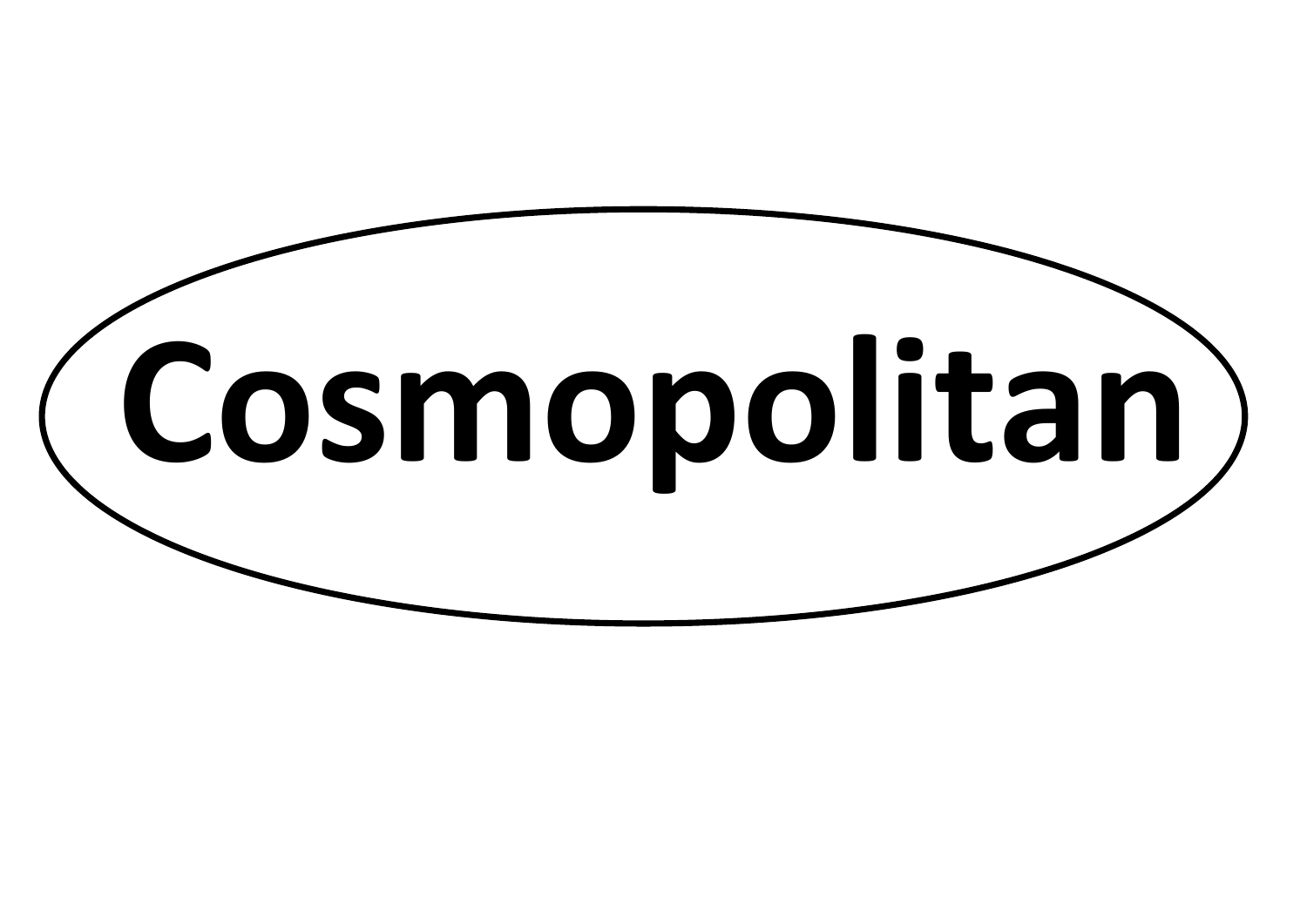| Jewish tradition        | Jewish tradition        | Jewish tradition        |
|-------------------------|-------------------------|-------------------------|
| Jewish tradition        | <b>Jewish tradition</b> | Jewish tradition        |
| Jewish tradition        | <b>Jewish tradition</b> | <b>Jewish tradition</b> |
| Jewish tradition        | <b>Jewish tradition</b> | Jewish tradition        |
| Jewish tradition        | Jewish tradition        | <b>Jewish tradition</b> |
| <b>Jewish tradition</b> | Jewish tradition        | Jewish tradition        |
| Jewish tradition        | Jewish tradition        | Jewish tradition        |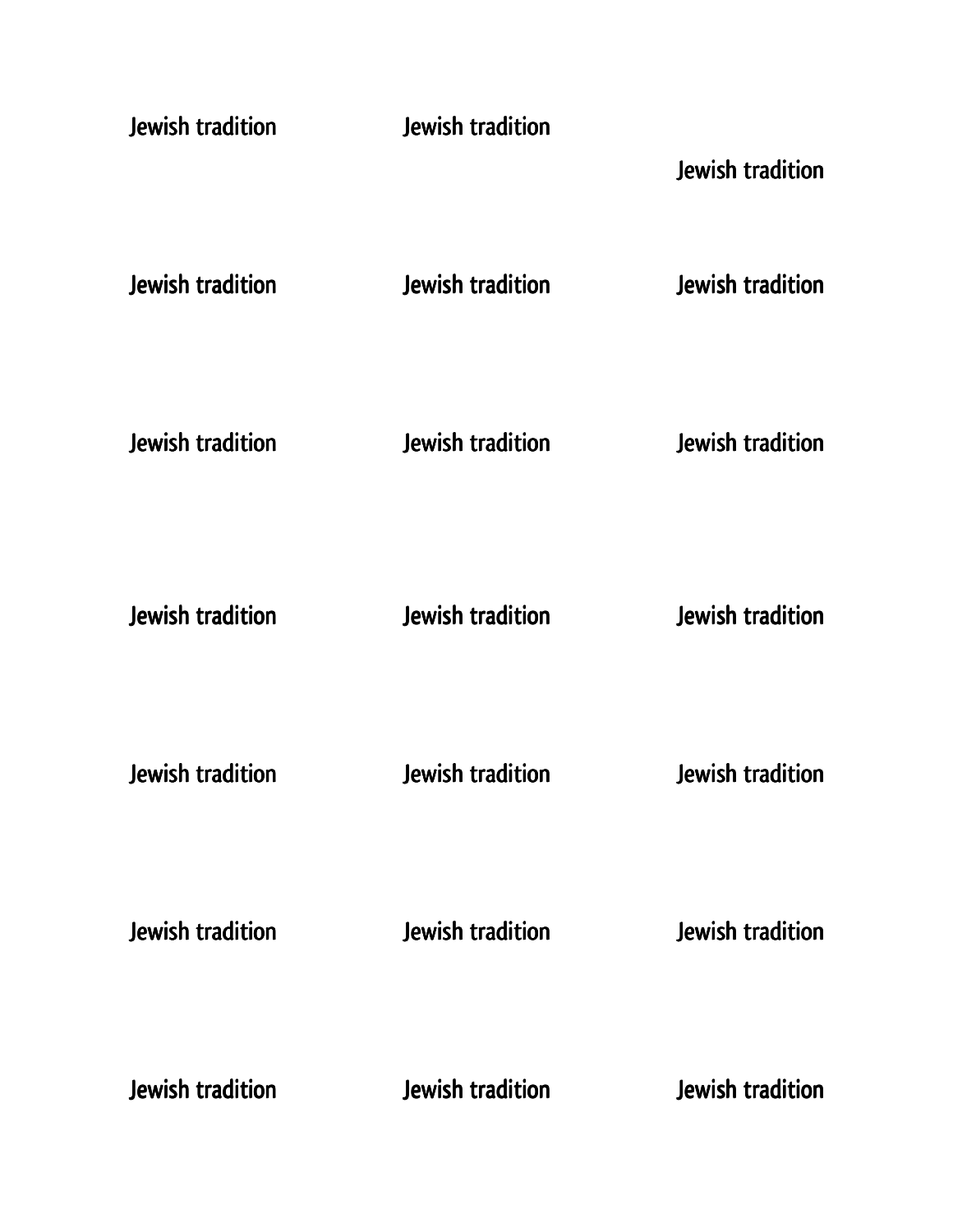| <b>Torah</b> | <b>Torah</b> | Torah        |
|--------------|--------------|--------------|
| <b>Torah</b> | <b>Torah</b> | <b>Torah</b> |
| <b>Torah</b> | <b>Torah</b> | <b>Torah</b> |
| <b>Torah</b> | <b>Torah</b> | <b>Torah</b> |
| <b>Torah</b> | <b>Torah</b> | <b>Torah</b> |
| <b>Torah</b> | <b>Torah</b> | <b>Torah</b> |
| <b>Torah</b> | <b>Torah</b> | Torah        |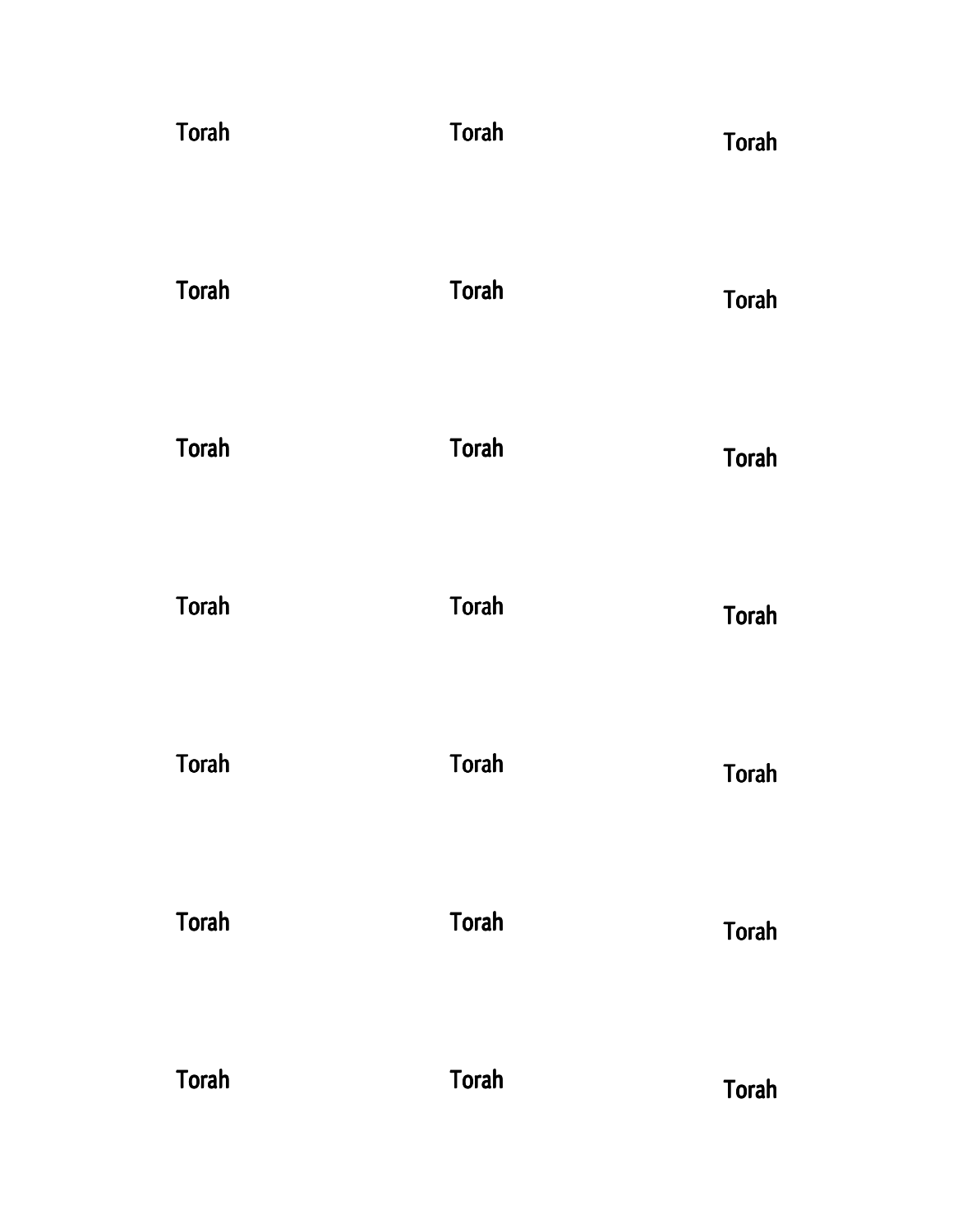| Jewish heritage | Jewish heritage        | Jewish heritage |
|-----------------|------------------------|-----------------|
| Jewish heritage | <b>Jewish heritage</b> | Jewish heritage |
| Jewish heritage | Jewish heritage        | Jewish heritage |
| Jewish heritage | Jewish heritage        | Jewish heritage |
| Jewish heritage | Jewish heritage        | Jewish heritage |
| Jewish heritage | Jewish heritage        | Jewish heritage |
| Jewish heritage | Jewish heritage        | Jewish heritage |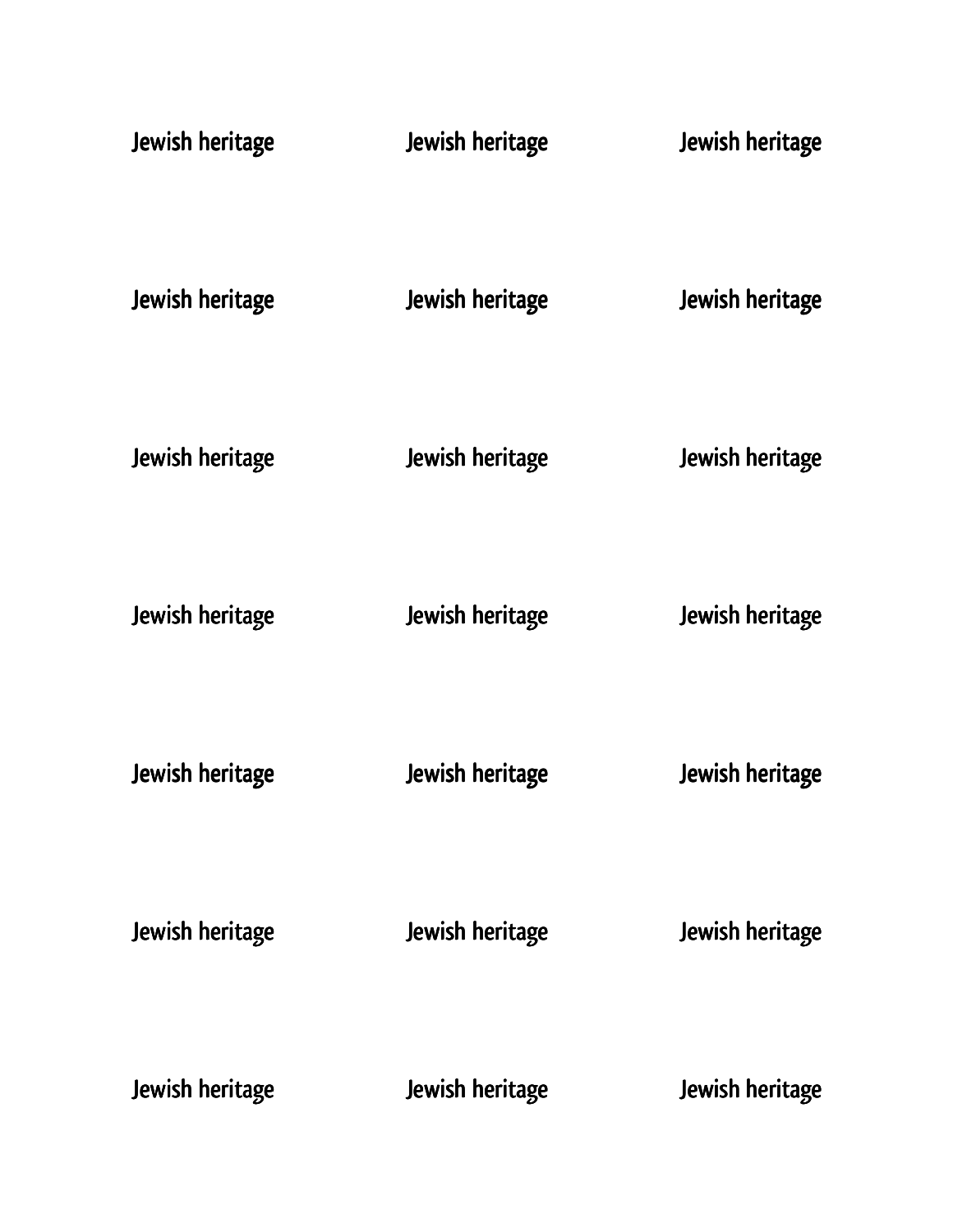| Jewish rituals and customs | Jewish rituals and customs | Jewish rituals and customs |
|----------------------------|----------------------------|----------------------------|
| Jewish rituals and customs | Jewish rituals and customs | Jewish rituals and customs |
| Jewish rituals and customs | Jewish rituals and customs | Jewish rituals and customs |
| Jewish rituals and customs | Jewish rituals and customs | Jewish rituals and customs |
| Jewish rituals and customs | Jewish rituals and customs | Jewish rituals and customs |
| Jewish rituals and customs | Jewish rituals and customs | Jewish rituals and customs |
| Jewish rituals and customs | Jewish rituals and customs | Jewish rituals and customs |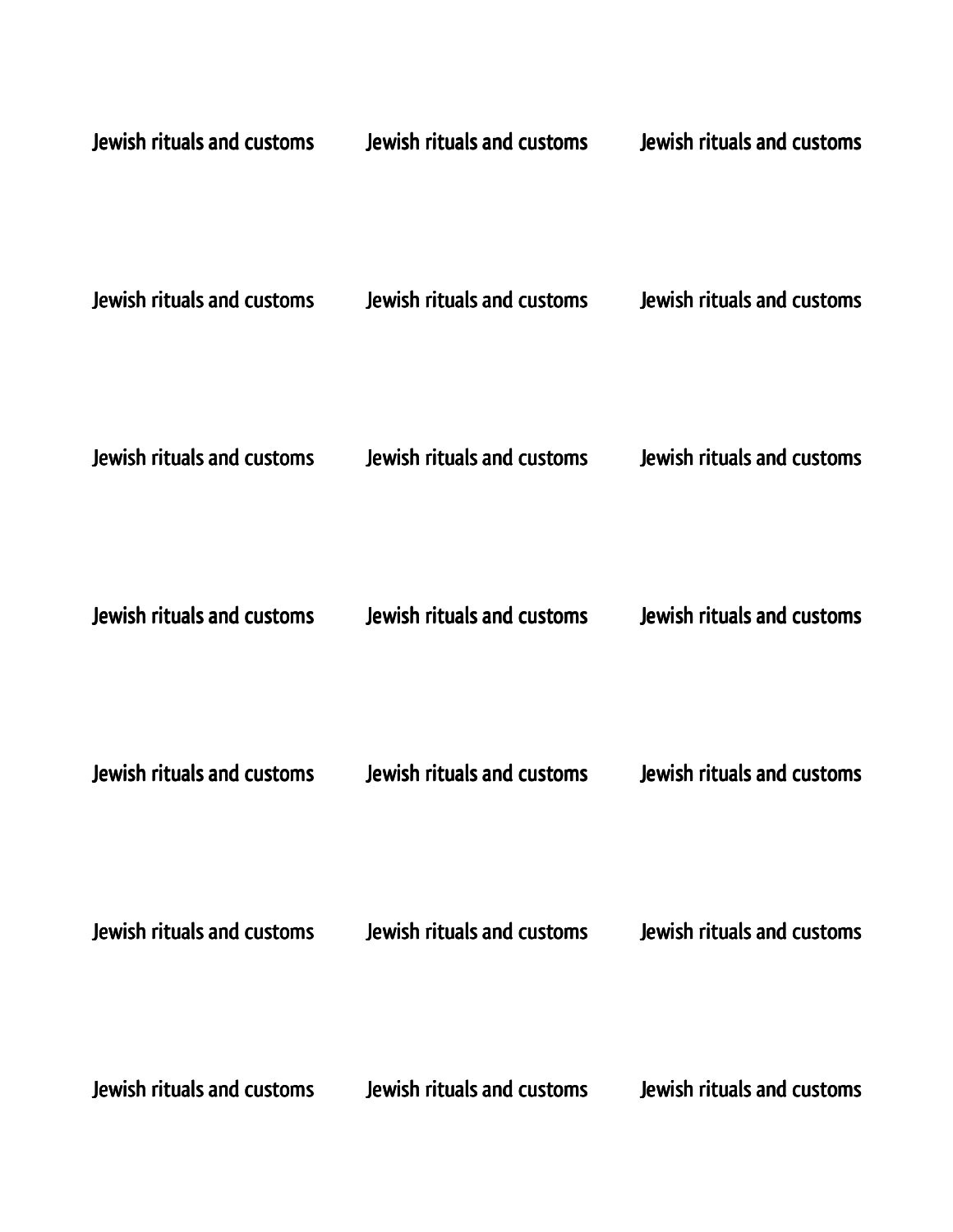| Religion | Religion | Religion |
|----------|----------|----------|
| Religion | Religion | Religion |
| Religion | Religion | Religion |
| Religion | Religion | Religion |
| Religion | Religion | Religion |
| Religion | Religion | Religion |
| Religion | Religion | Religion |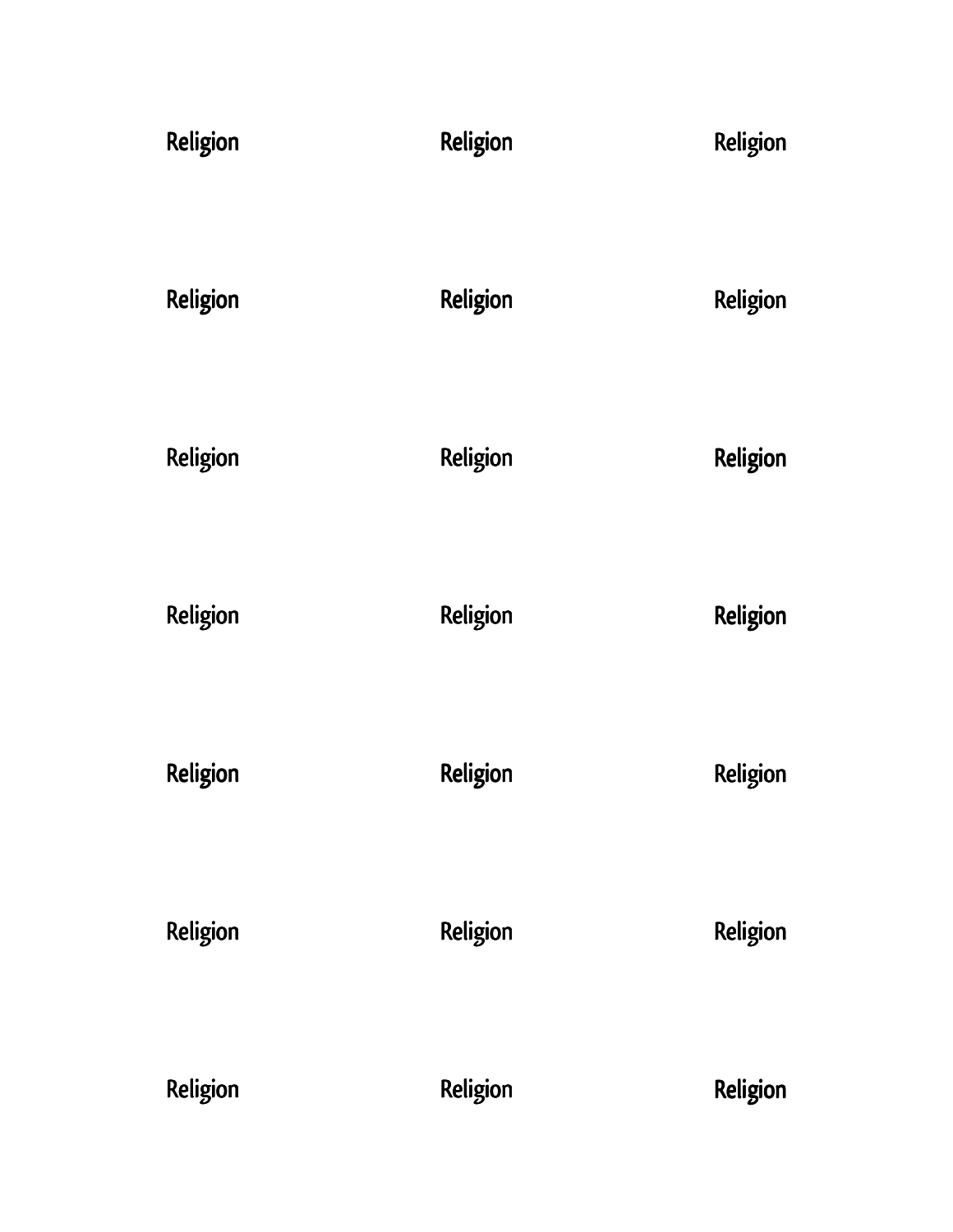| <b>Mitzvoth</b> | <b>Mitzvoth</b> | Mitzvoth |
|-----------------|-----------------|----------|
| <b>Mitzvoth</b> | Mitzvoth        | Mitzvoth |
| Mitzvoth        | <b>Mitzvoth</b> | Mitzvoth |
| <b>Mitzvoth</b> | <b>Mitzvoth</b> | Mitzvoth |
| Mitzvoth        | Mitzvoth        | Mitzvoth |
| <b>Mitzvoth</b> | <b>Mitzvoth</b> | Mitzvoth |
| Mitzvoth        | <b>Mitzvoth</b> | Mitzvoth |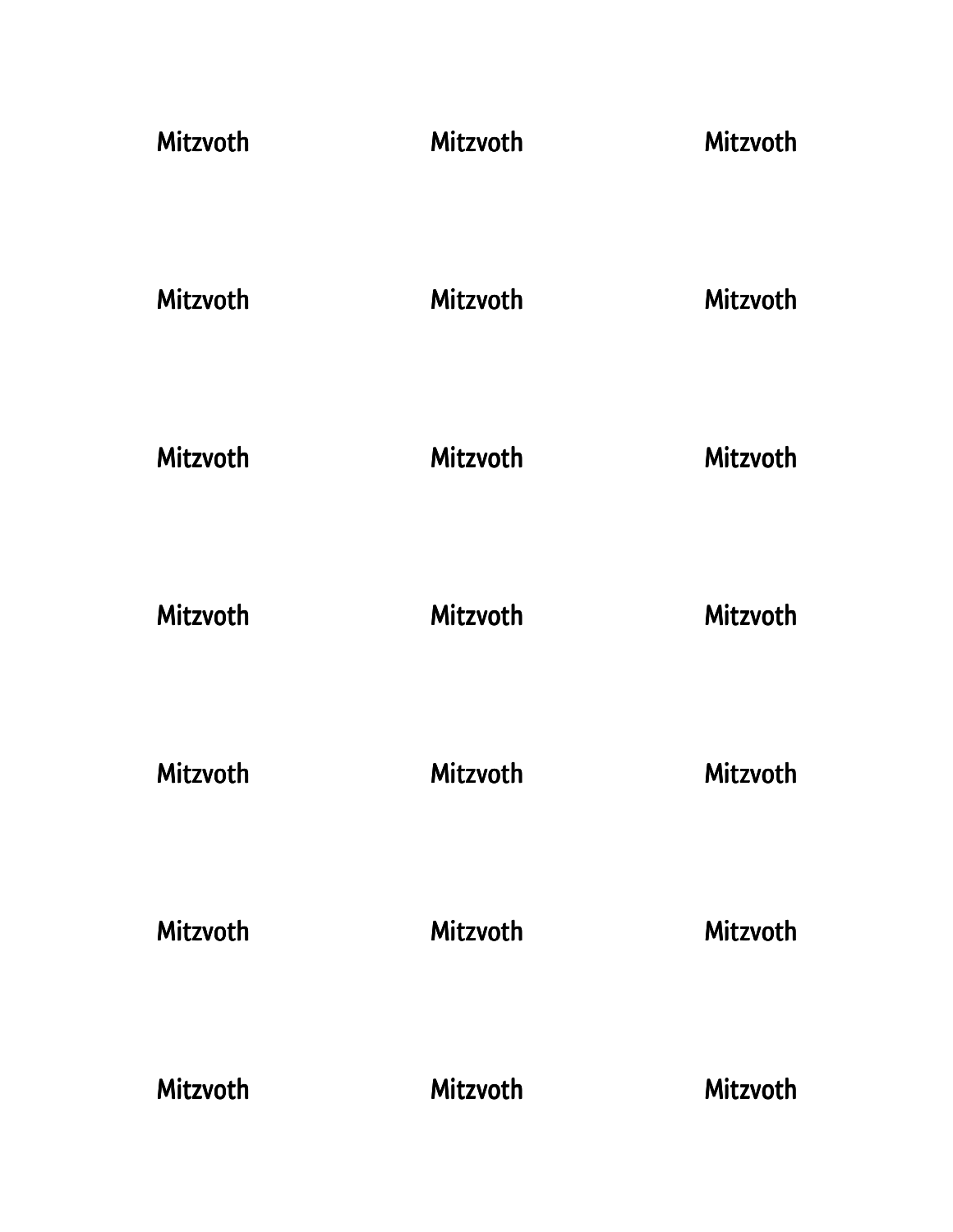| <b>Obligations</b> | <b>Obligations</b> | <b>Obligations</b> |
|--------------------|--------------------|--------------------|
| <b>Obligations</b> | <b>Obligations</b> | Obligations        |
| <b>Obligations</b> | <b>Obligations</b> | <b>Obligations</b> |
| <b>Obligations</b> | <b>Obligations</b> | <b>Obligations</b> |
| <b>Obligations</b> | <b>Obligations</b> | <b>Obligations</b> |
| <b>Obligations</b> | <b>Obligations</b> | <b>Obligations</b> |
| <b>Obligations</b> | <b>Obligations</b> | <b>Obligations</b> |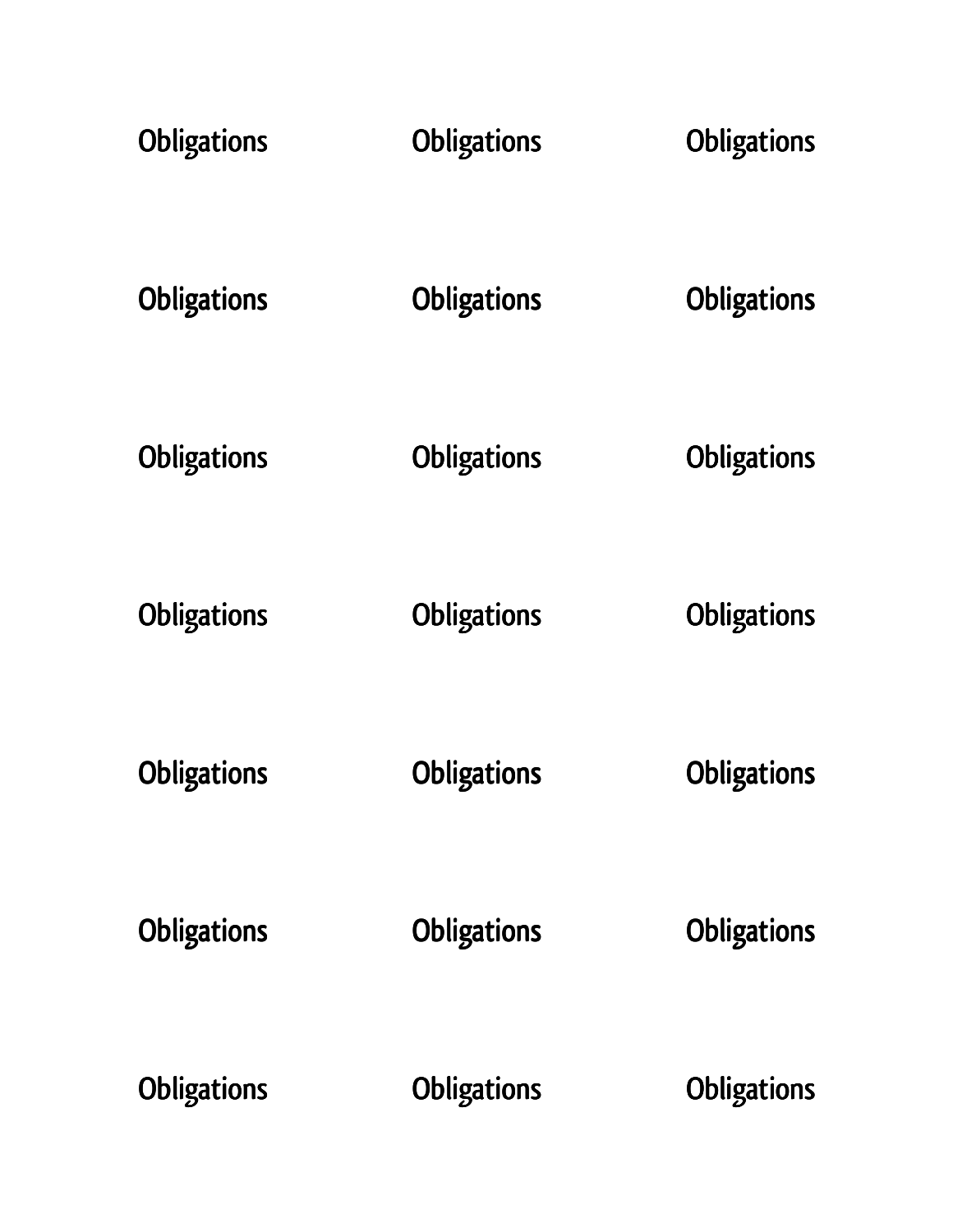| <b>Belief in God</b> | <b>Belief in God</b> | <b>Belief in God</b> |
|----------------------|----------------------|----------------------|
| <b>Belief in God</b> | <b>Belief in God</b> | <b>Belief in God</b> |
| <b>Belief in God</b> | <b>Belief in God</b> | <b>Belief in God</b> |
| <b>Belief in God</b> | <b>Belief in God</b> | <b>Belief in God</b> |
| <b>Belief in God</b> | <b>Belief in God</b> | <b>Belief in God</b> |
| <b>Belief in God</b> | <b>Belief in God</b> | <b>Belief in God</b> |
| <b>Belief in God</b> | <b>Belief in God</b> | <b>Belief in God</b> |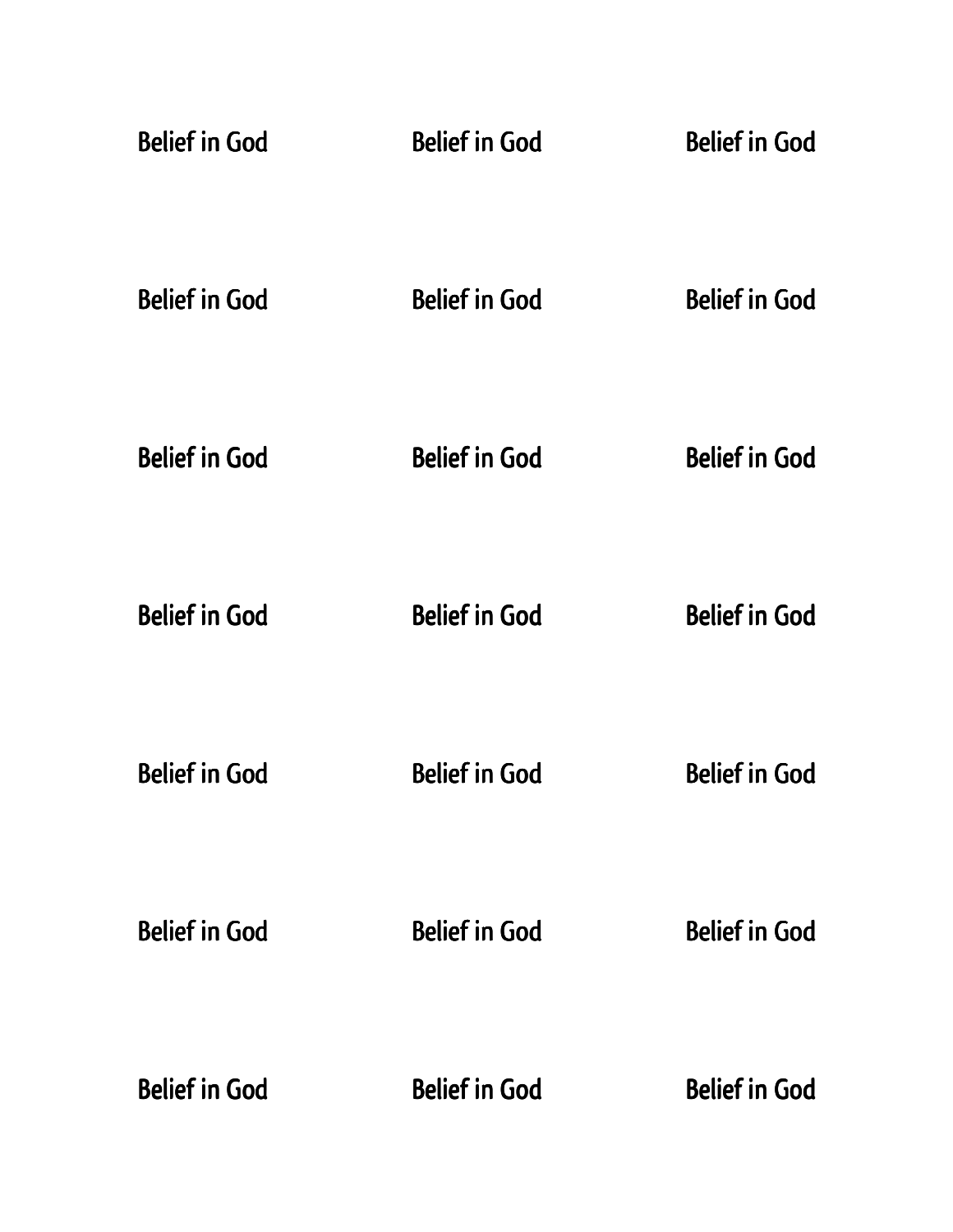| <b>Commandments</b> | <b>Commandments</b> | <b>Commandments</b> |
|---------------------|---------------------|---------------------|
| <b>Commandments</b> | <b>Commandments</b> | <b>Commandments</b> |
| <b>Commandments</b> | <b>Commandments</b> | <b>Commandments</b> |
| <b>Commandments</b> | <b>Commandments</b> | <b>Commandments</b> |
| <b>Commandments</b> | <b>Commandments</b> | <b>Commandments</b> |
| <b>Commandments</b> | <b>Commandments</b> | <b>Commandments</b> |
| <b>Commandments</b> | <b>Commandments</b> | <b>Commandments</b> |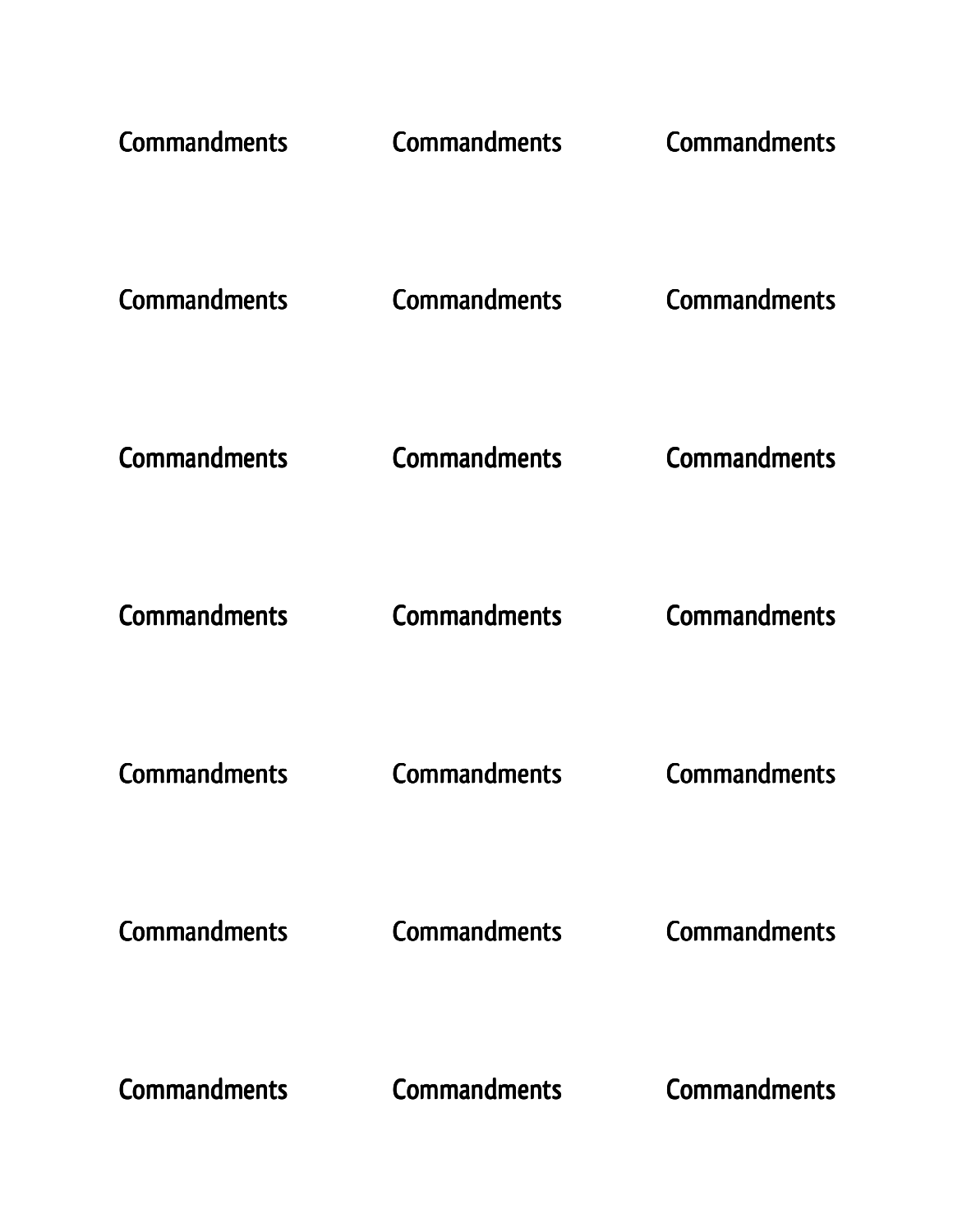| Halacha (Jewish Law) | Halacha (Jewish Law) | Halacha (Jewish Law) |
|----------------------|----------------------|----------------------|
| Halacha (Jewish Law) | Halacha (Jewish Law) | Halacha (Jewish Law) |
| Halacha (Jewish Law) | Halacha (Jewish Law) | Halacha (Jewish Law) |
| Halacha (Jewish Law) | Halacha (Jewish Law) | Halacha (Jewish Law) |
| Halacha (Jewish Law) | Halacha (Jewish Law) | Halacha (Jewish Law) |
| Halacha (Jewish Law) | Halacha (Jewish Law) | Halacha (Jewish Law) |
| Halacha (Jewish Law) | Halacha (Jewish Law) | Halacha (Jewish Law) |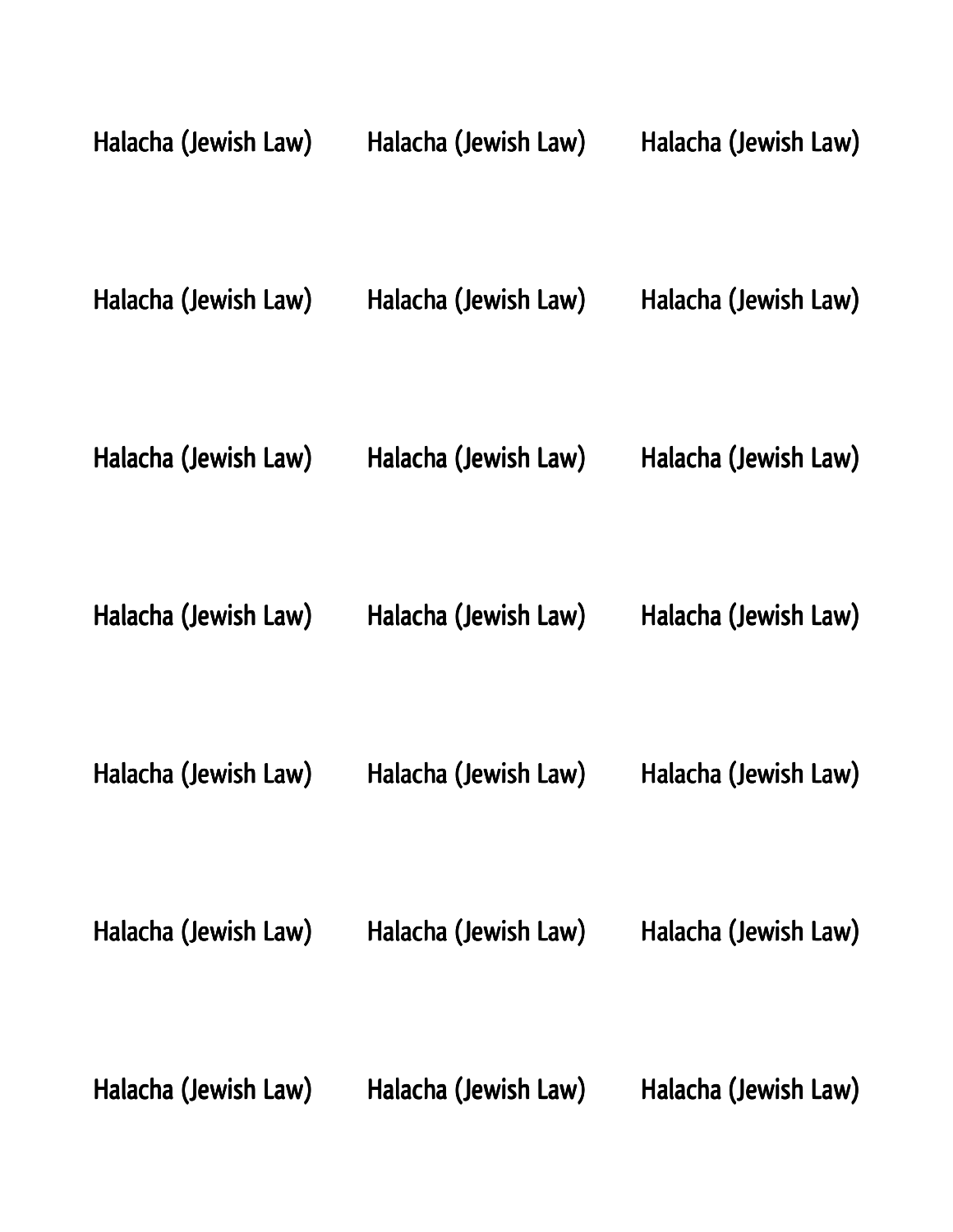| Because I'm supposed to | Because I'm supposed to | Because I'm supposed to |
|-------------------------|-------------------------|-------------------------|
| Because I'm supposed to | Because I'm supposed to | Because I'm supposed to |
| Because I'm supposed to | Because I'm supposed to | Because I'm supposed to |
| Because I'm supposed to | Because I'm supposed to | Because I'm supposed to |
| Because I'm supposed to | Because I'm supposed to | Because I'm supposed to |
| Because I'm supposed to | Because I'm supposed to | Because I'm supposed to |
| Because I'm supposed to | Because I'm supposed to | Because I'm supposed to |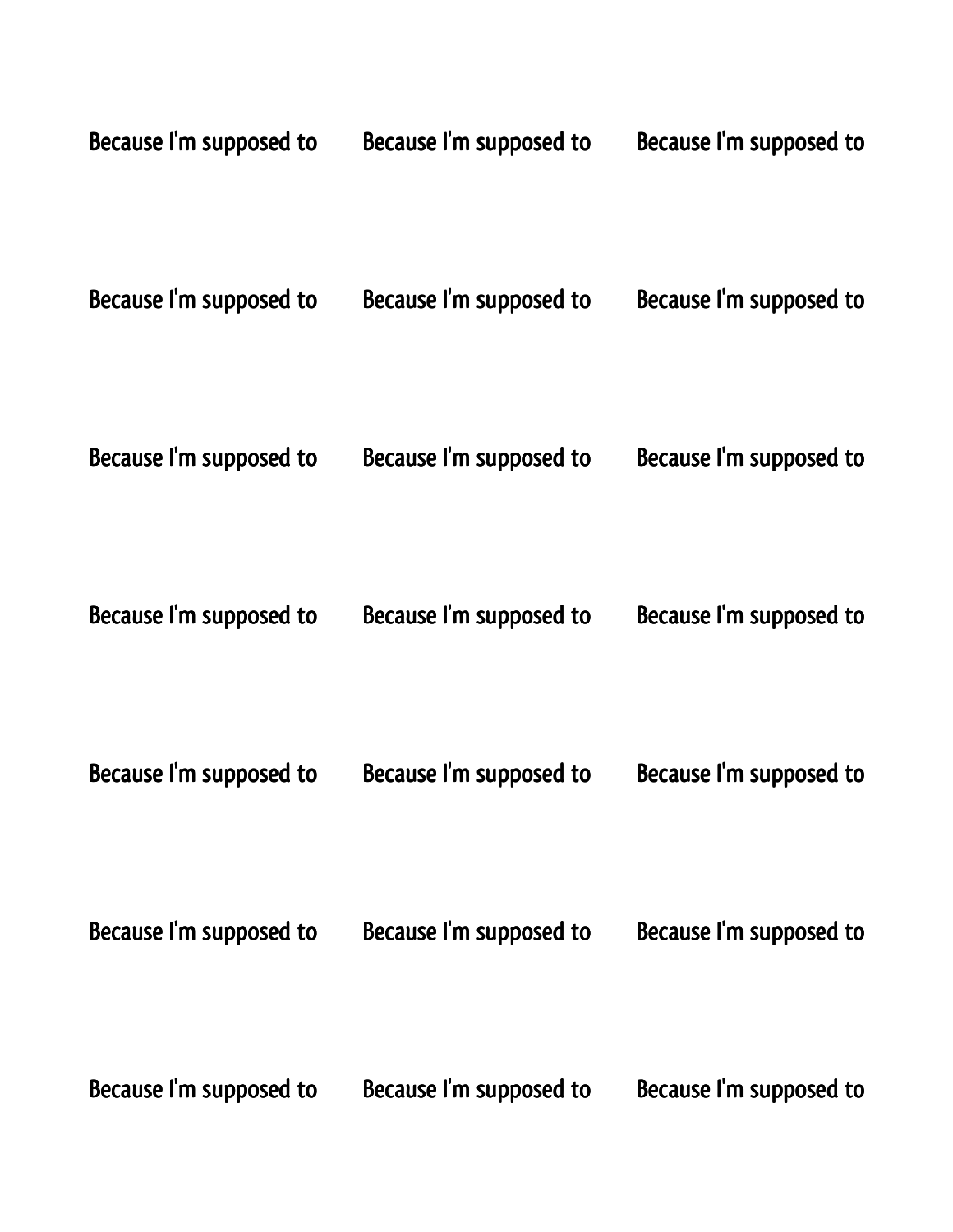| <b>Shared History</b> | <b>Shared History</b> | <b>Shared History</b> |
|-----------------------|-----------------------|-----------------------|
| <b>Shared History</b> | <b>Shared History</b> | <b>Shared History</b> |
| <b>Shared History</b> | <b>Shared History</b> | <b>Shared History</b> |
| <b>Shared History</b> | <b>Shared History</b> | <b>Shared History</b> |
| <b>Shared History</b> | <b>Shared History</b> | <b>Shared History</b> |
| <b>Shared History</b> | <b>Shared History</b> | <b>Shared History</b> |
| <b>Shared History</b> | <b>Shared History</b> | <b>Shared History</b> |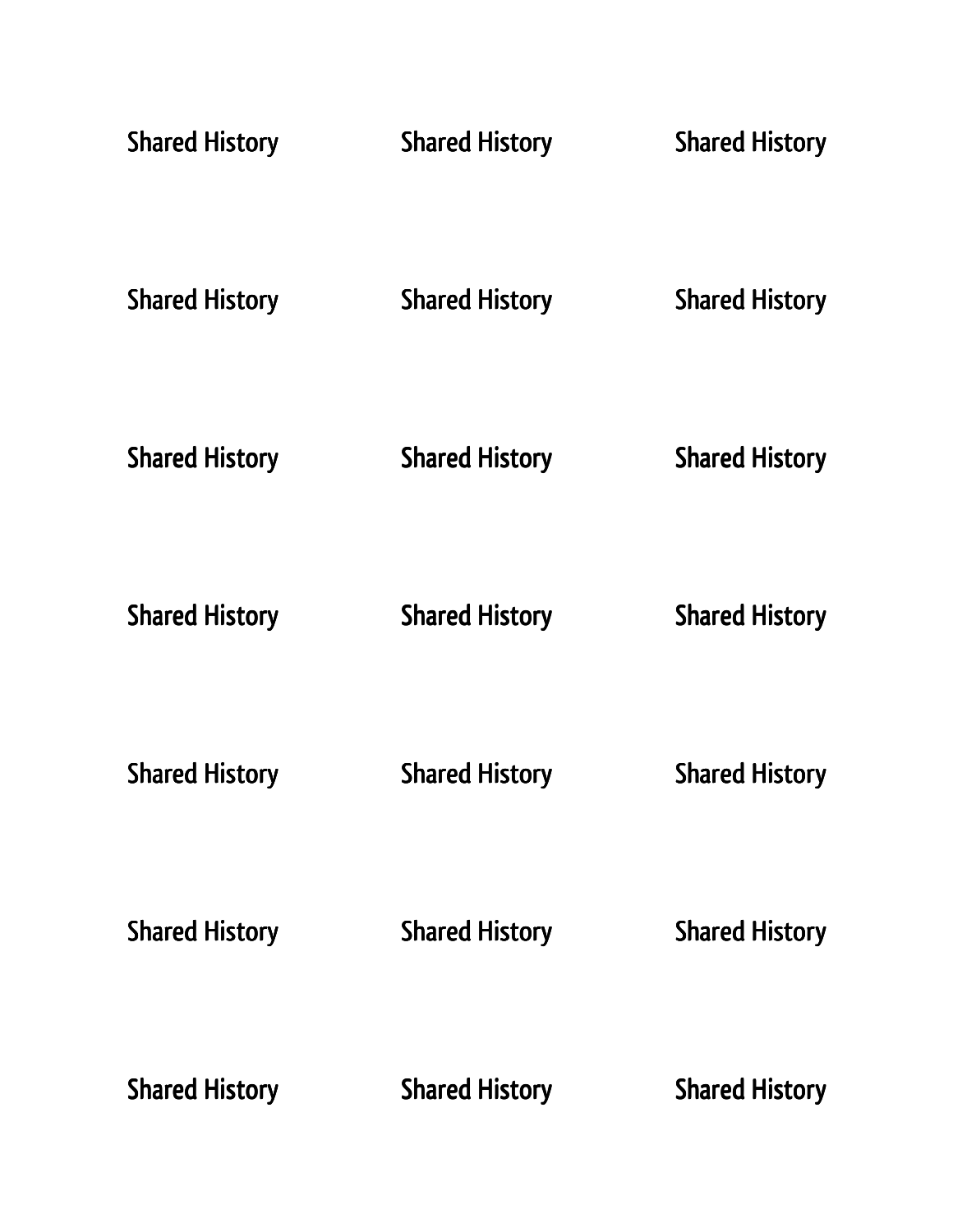| <b>Shared Destiny</b> | <b>Shared Destiny</b> | <b>Shared Destiny</b> |
|-----------------------|-----------------------|-----------------------|
| <b>Shared Destiny</b> | <b>Shared Destiny</b> | <b>Shared Destiny</b> |
| <b>Shared Destiny</b> | <b>Shared Destiny</b> | <b>Shared Destiny</b> |
| <b>Shared Destiny</b> | <b>Shared Destiny</b> | <b>Shared Destiny</b> |
| <b>Shared Destiny</b> | <b>Shared Destiny</b> | <b>Shared Destiny</b> |
| <b>Shared Destiny</b> | <b>Shared Destiny</b> | <b>Shared Destiny</b> |
| <b>Shared Destiny</b> | <b>Shared Destiny</b> | <b>Shared Destiny</b> |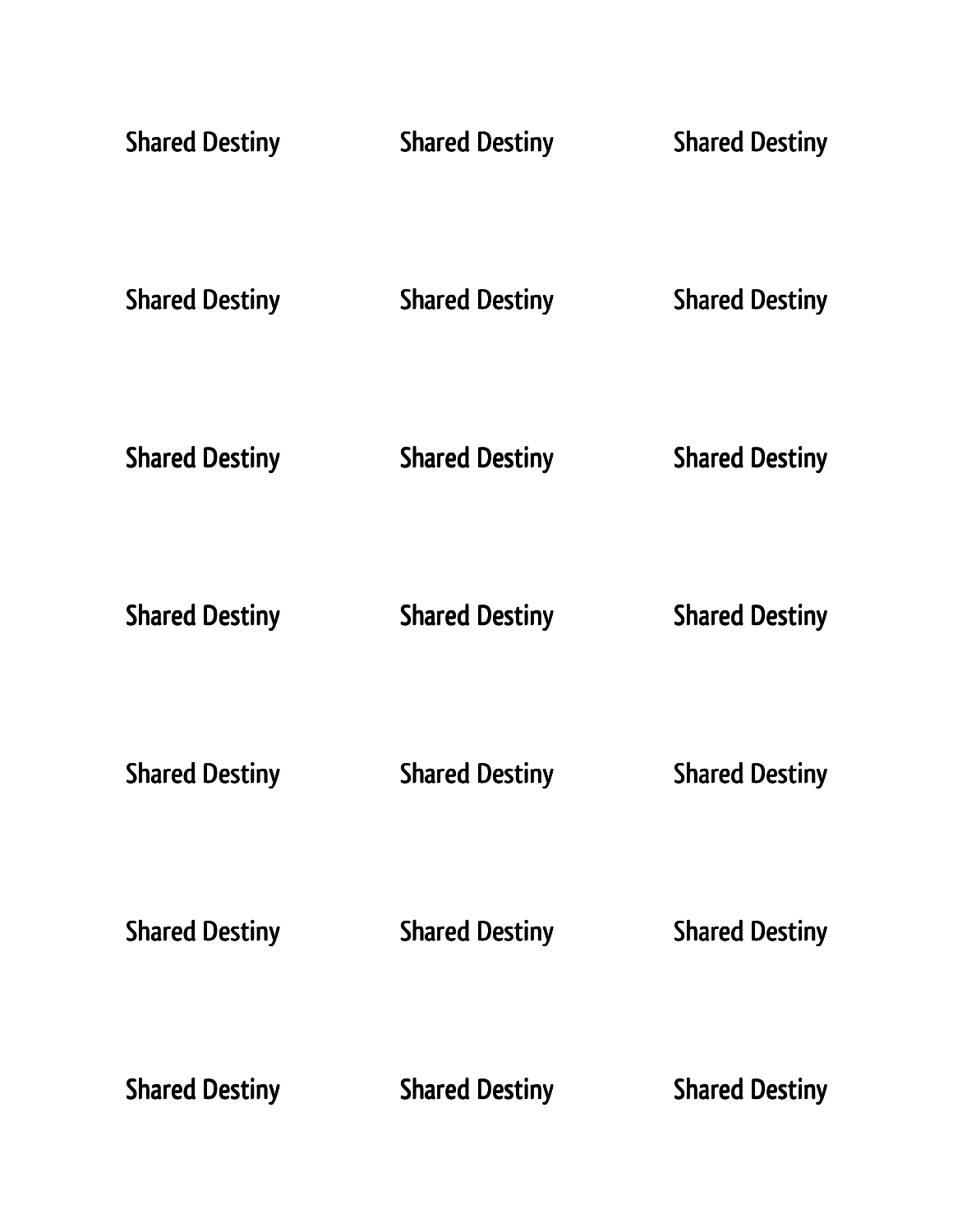| <b>Collective memory</b> | <b>Collective memory</b> | <b>Collective memory</b> |
|--------------------------|--------------------------|--------------------------|
| Collective memory        | Collective memory        | <b>Collective memory</b> |
| <b>Collective memory</b> | <b>Collective memory</b> | <b>Collective memory</b> |
| <b>Collective memory</b> | <b>Collective memory</b> | <b>Collective memory</b> |
| <b>Collective memory</b> | <b>Collective memory</b> | <b>Collective memory</b> |
| <b>Collective memory</b> | <b>Collective memory</b> | <b>Collective memory</b> |
| <b>Collective memory</b> | <b>Collective memory</b> | <b>Collective memory</b> |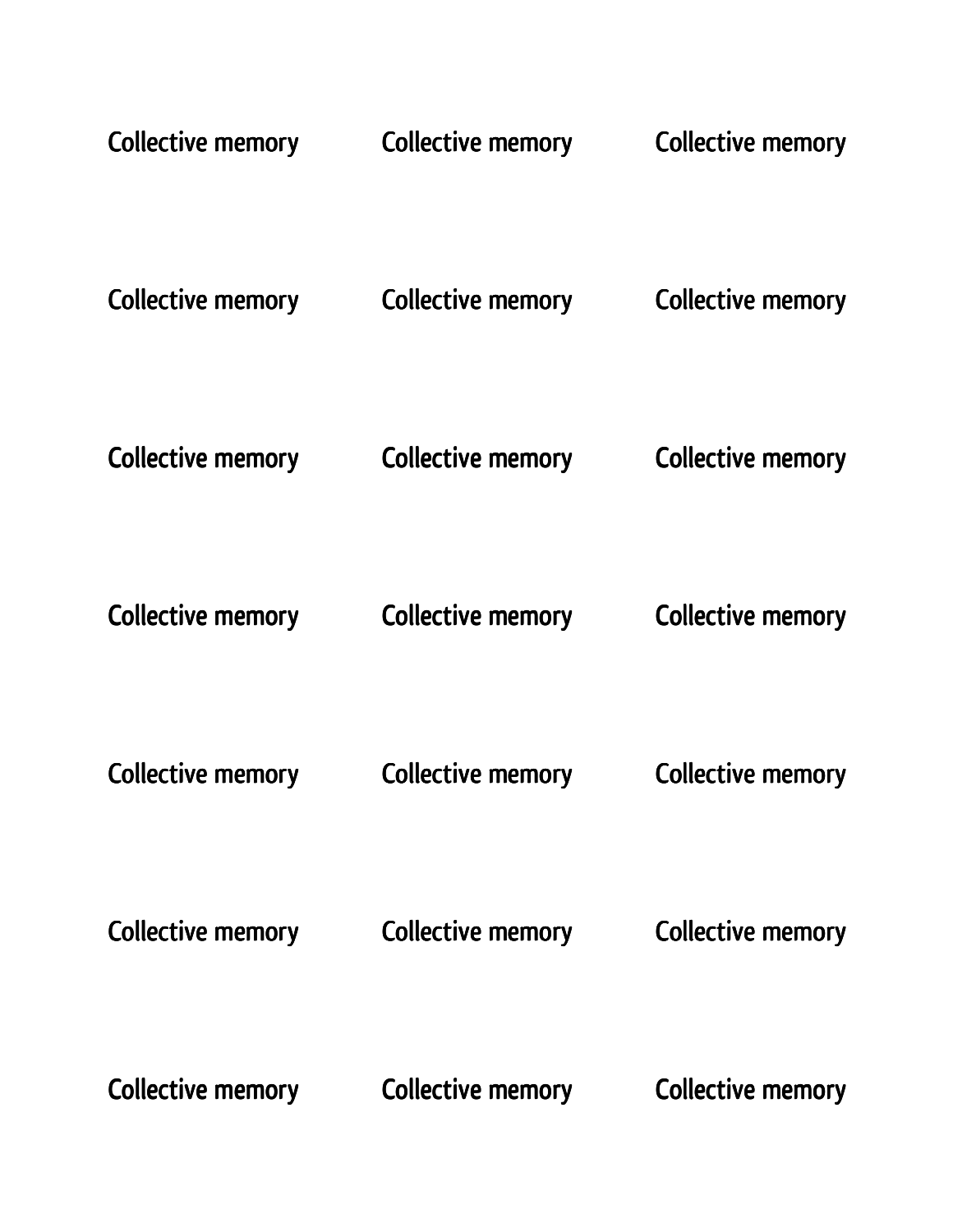| Part of the chain of | Part of the chain of | Part of the chain of |
|----------------------|----------------------|----------------------|
| history              | history              | history              |
| Part of the chain of | Part of the chain of | Part of the chain of |
| history              | history              | history              |
| Part of the chain of | Part of the chain of | Part of the chain of |
| history              | history              | history              |
| Part of the chain of | Part of the chain of | Part of the chain of |
| history              | history              | history              |
| Part of the chain of | Part of the chain of | Part of the chain of |
| history              | history              | history              |
| Part of the chain of | Part of the chain of | Part of the chain of |
| history              | history              | history              |
| Part of the chain of | Part of the chain of | Part of the chain of |
| history              | history              | history              |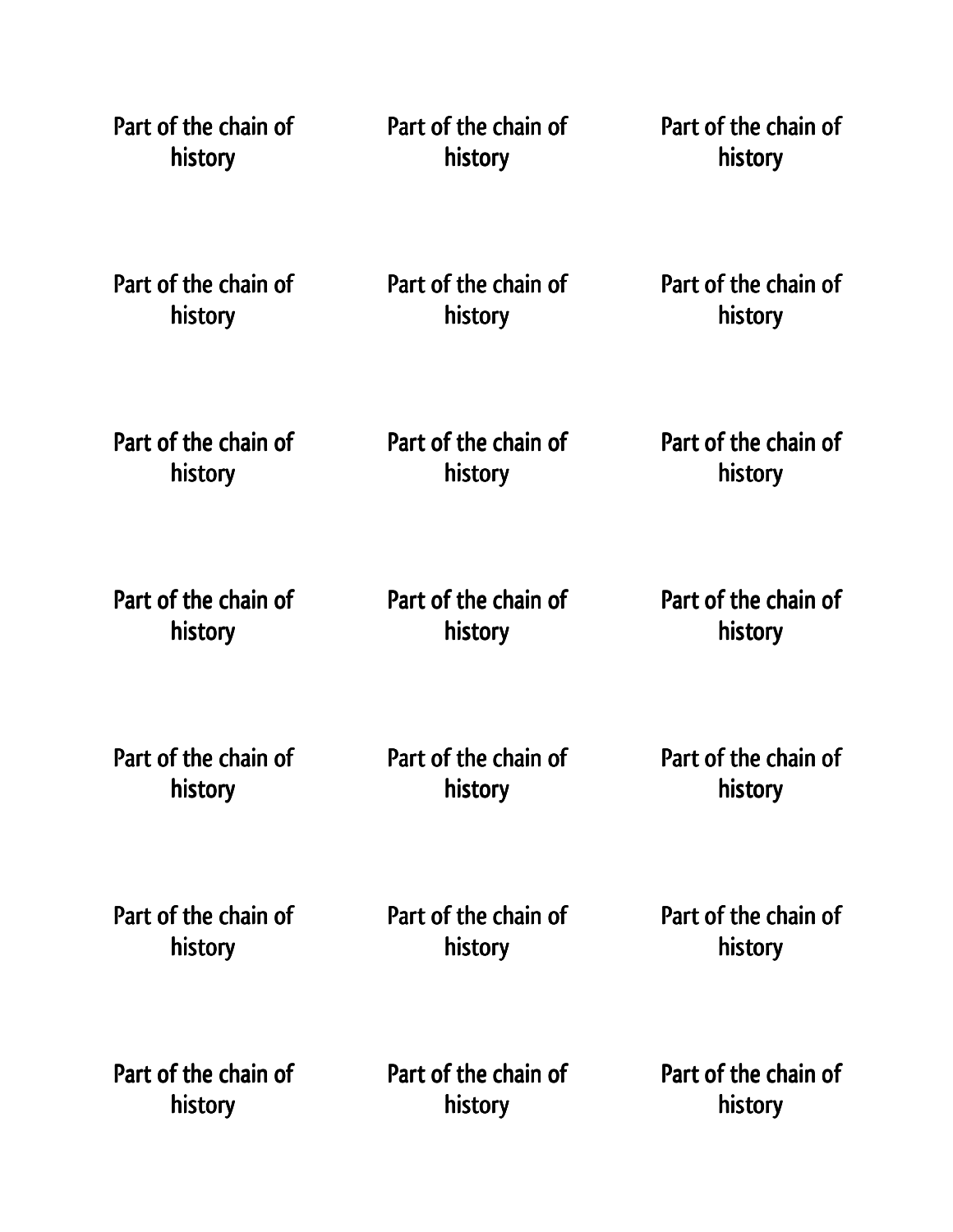Because I'm responsible to the chain of Jews who came before and will come after me

Because I'm responsible to the chain of Jews who came before and will come after me

Because I'm responsible to the chain of Jews who came before and will come after me

Because I'm responsible to the chain of Jews who came before and will come after me

Because I'm responsible to the chain of Jews who came before and will come after me

Because I'm responsible to the chain of Jews who came before and will come after me

Because I'm responsible to the chain of Jews who came before and will come after me

Because I'm responsible to the chain of Jews who came before and will come after me

Because I'm responsible to the chain of Jews who came before and will come after me

Because I'm responsible to the chain of Jews who came before and will come after me

Because I'm responsible to the chain of Jews who came before and will come after me

Because I'm responsible to the chain of Jews who came before and will come after me

Because I'm responsible to the chain of Jews who came before and will come after me

Because I'm responsible to the chain of Jews who came before and will come after me

Because I'm responsible to the chain of Jews who came before and will come after me

Because I'm responsible to the chain of Jews who came before and will come after me

Because I'm responsible to the chain of Jews who came before and will come after me

Because I'm responsible to the chain of Jews who came before and will come after me

Because I'm responsible to the chain of Jews who came before and will come after me

Because I'm responsible to the chain of Jews who came before and will come after me

Because I'm responsible to the chain of Jews who came before and will come after me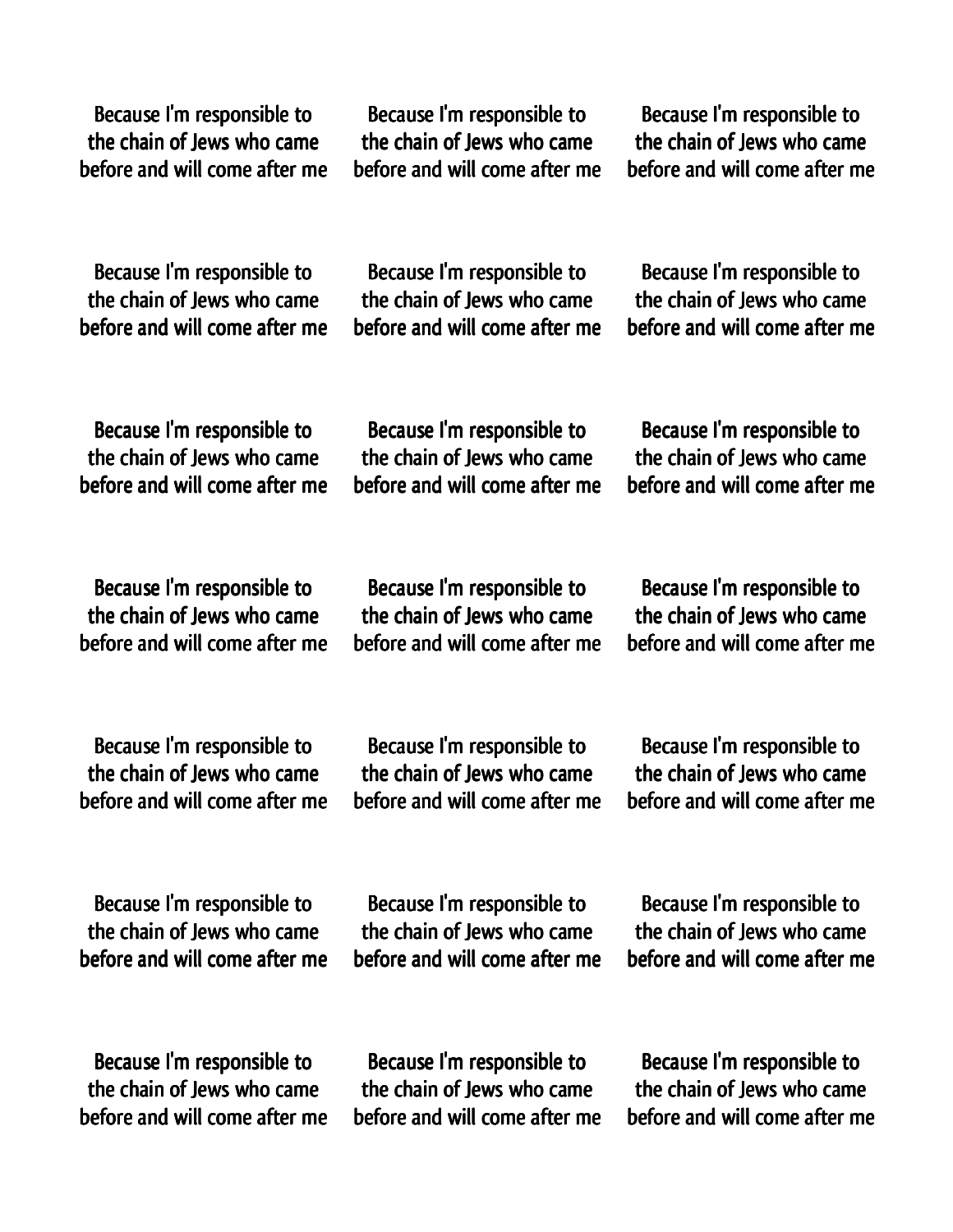| Part of the "tribe" | Part of the "tribe" | Part of the "tribe" |
|---------------------|---------------------|---------------------|
| Part of the "tribe" | Part of the "tribe" | Part of the "tribe" |
| Part of the "tribe" | Part of the "tribe" | Part of the "tribe" |
| Part of the "tribe" | Part of the "tribe" | Part of the "tribe" |
| Part of the "tribe" | Part of the "tribe" | Part of the "tribe" |
| Part of the "tribe" | Part of the "tribe" | Part of the "tribe" |
| Part of the "tribe" | Part of the "tribe" | Part of the "tribe" |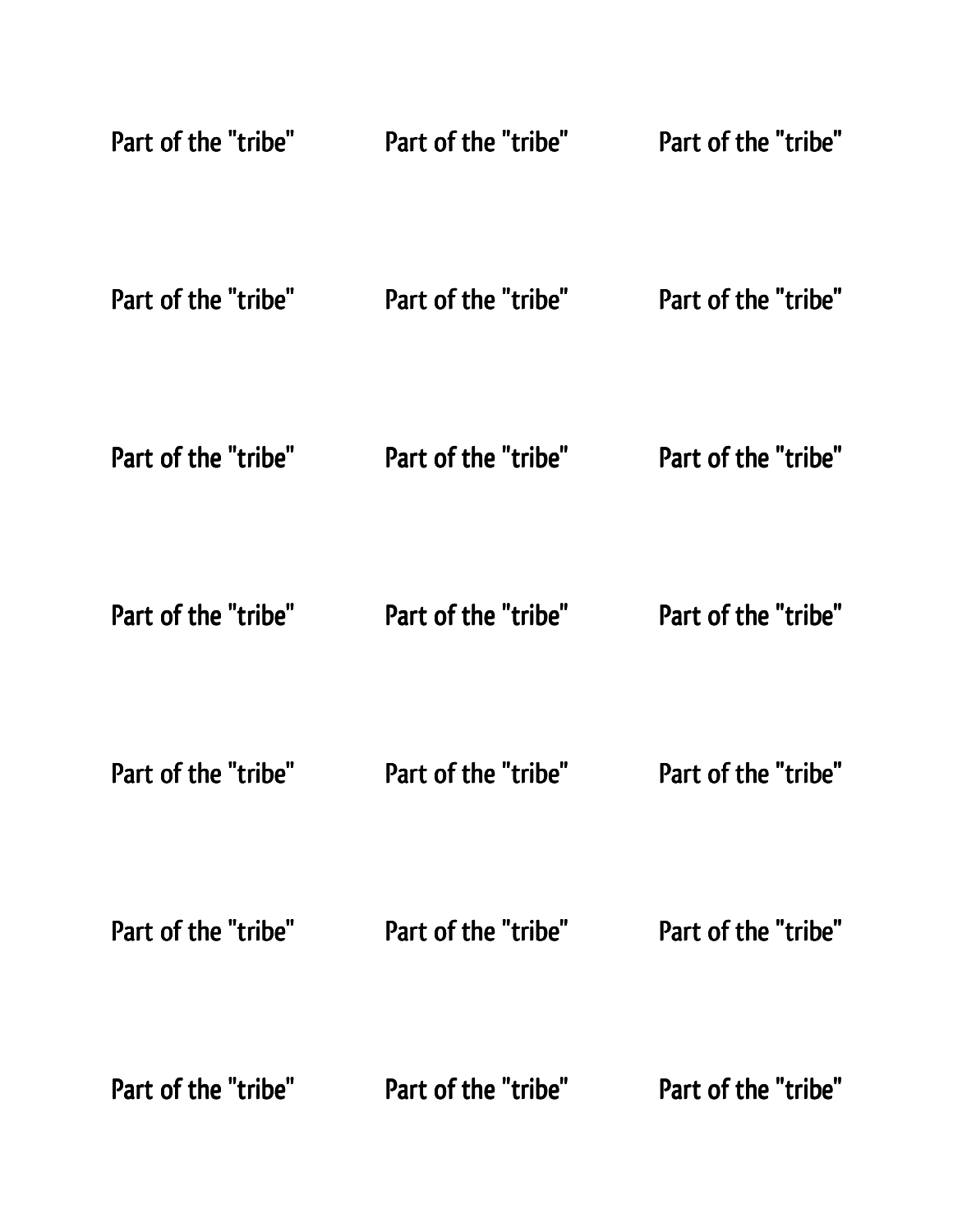Being a part of an extended family Being a part of an extended family Being a part of an extended family Being a part of an extended family Being a part of an extended family Being a part of an extended family Being a part of an extended family Being a part of an extended family Being a part of an extended family Being a part of an extended family Being a part of an extended family Being a part of an extended family Being a part of an extended family Being a part of an extended family Being a part of an extended family Being a part of an extended family Being a part of an extended family Being a part of an extended family Being a part of an extended family Being a part of an extended family Being a part of an extended family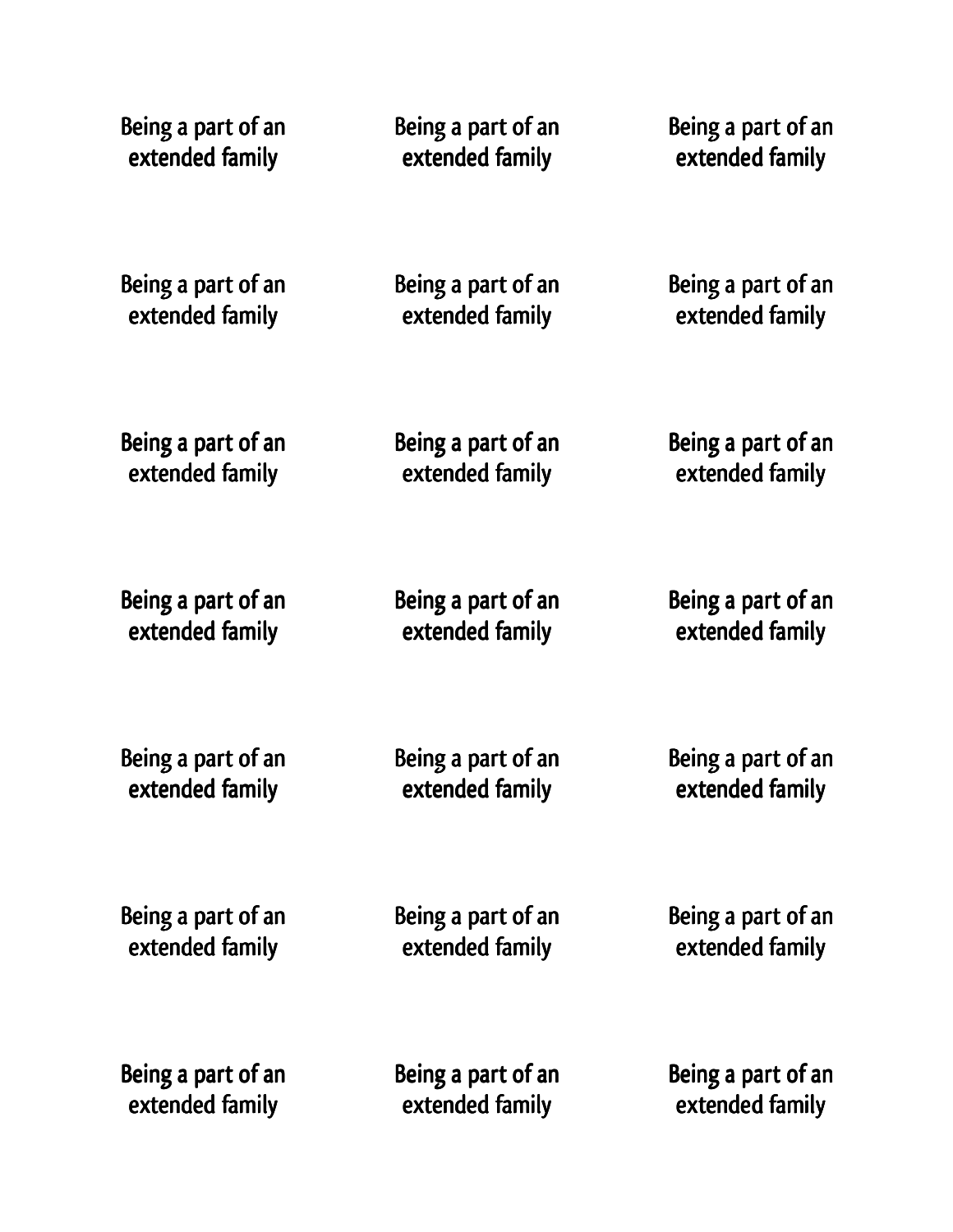| Social solidarity with | Social solidarity with | Social solidarity with |
|------------------------|------------------------|------------------------|
| other Jews             | other Jews             | other Jews             |
| Social solidarity with | Social solidarity with | Social solidarity with |
| other Jews             | other Jews             | other Jews             |
| Social solidarity with | Social solidarity with | Social solidarity with |
| other Jews             | other Jews             | other Jews             |
| Social solidarity with | Social solidarity with | Social solidarity with |
| other Jews             | other Jews             | other Jews             |
| Social solidarity with | Social solidarity with | Social solidarity with |
| other Jews             | other Jews             | other Jews             |
| Social solidarity with | Social solidarity with | Social solidarity with |
| other Jews             | other Jews             | other Jews             |
| Social solidarity with | Social solidarity with | Social solidarity with |
| other Jews             | other Jews             | other Jews             |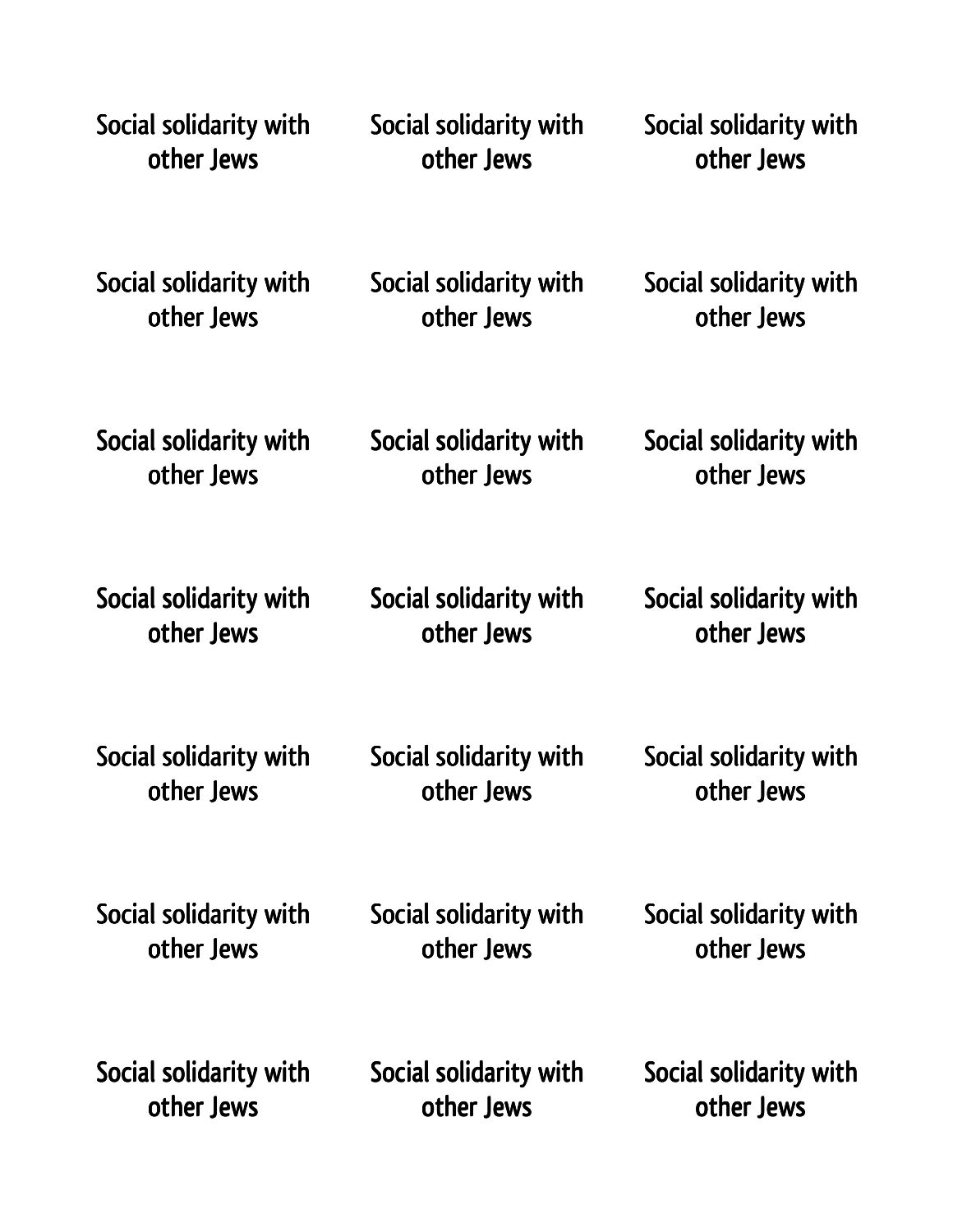| Helping other Jews in<br>need |  | Helping other Jews in<br>need | Helping other Jews in<br>need |
|-------------------------------|--|-------------------------------|-------------------------------|
| Helping other Jews in<br>need |  | Helping other Jews in<br>need | Helping other Jews in<br>need |
| Helping other Jews in<br>need |  | Helping other Jews in<br>need | Helping other Jews in<br>need |
| Helping other Jews in<br>need |  | Helping other Jews in<br>need | Helping other Jews in<br>need |
| Helping other Jews in<br>need |  | Helping other Jews in<br>need | Helping other Jews in<br>need |
| Helping other Jews in<br>need |  | Helping other Jews in<br>need | Helping other Jews in<br>need |
| Helping other Jews in<br>need |  | Helping other Jews in<br>need | Helping other Jews in<br>need |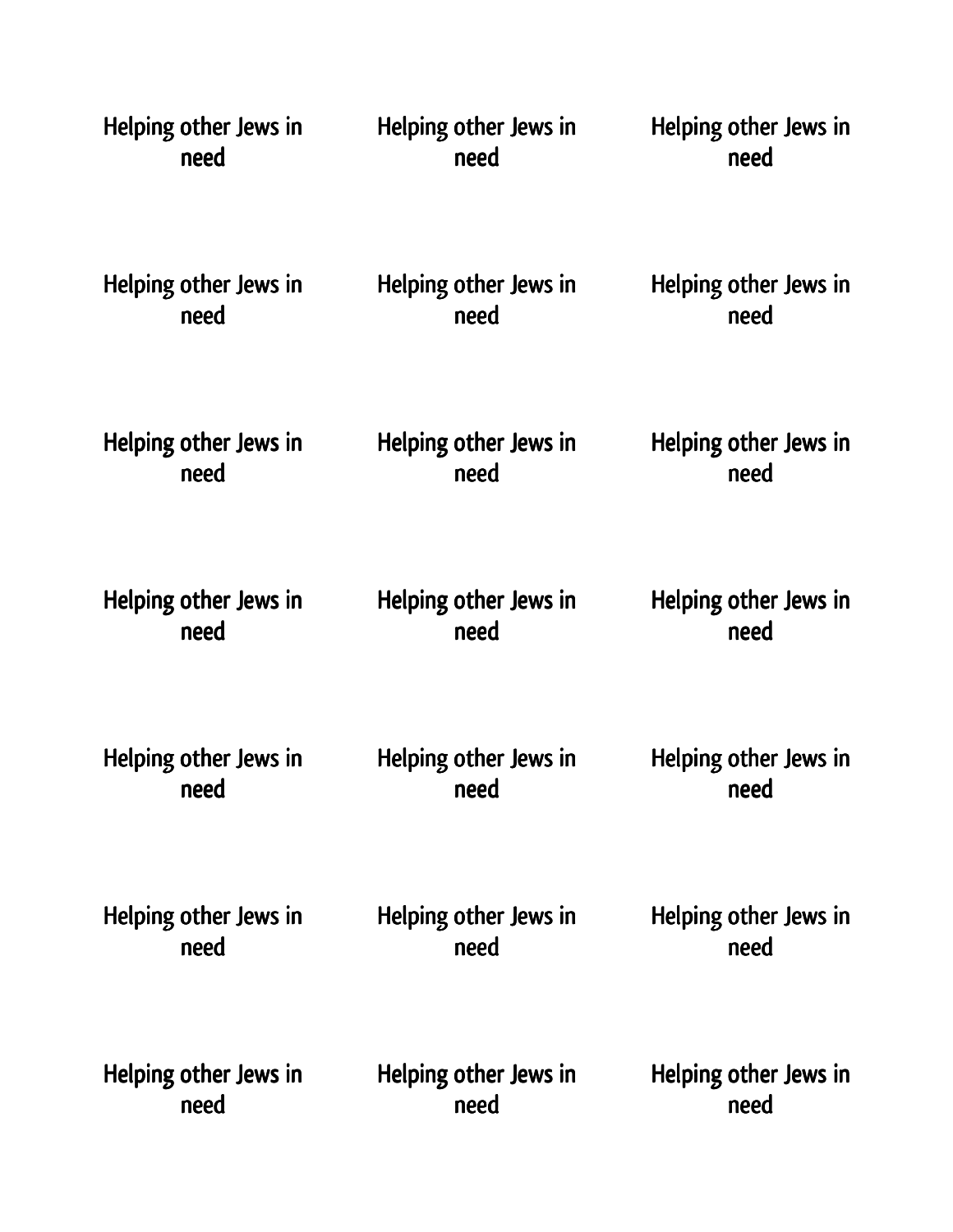| Taking action on behalf of | Taking action on behalf of | Taking action on behalf of |
|----------------------------|----------------------------|----------------------------|
| other Jews                 | other Jews                 | other Jews                 |
| Taking action on behalf of | Taking action on behalf of | Taking action on behalf of |
| other Jews                 | other Jews                 | other Jews                 |
| Taking action on behalf of | Taking action on behalf of | Taking action on behalf of |
| other Jews                 | other Jews                 | other Jews                 |
| Taking action on behalf of | Taking action on behalf of | Taking action on behalf of |
| other Jews                 | other Jews                 | other Jews                 |
| Taking action on behalf of | Taking action on behalf of | Taking action on behalf of |
| other Jews                 | other Jews                 | other Jews                 |
| Taking action on behalf of | Taking action on behalf of | Taking action on behalf of |
| other Jews                 | other Jews                 | other Jews                 |
| Taking action on behalf of | Taking action on behalf of | Taking action on behalf of |
| other Jews                 | other Jews                 | other Jews                 |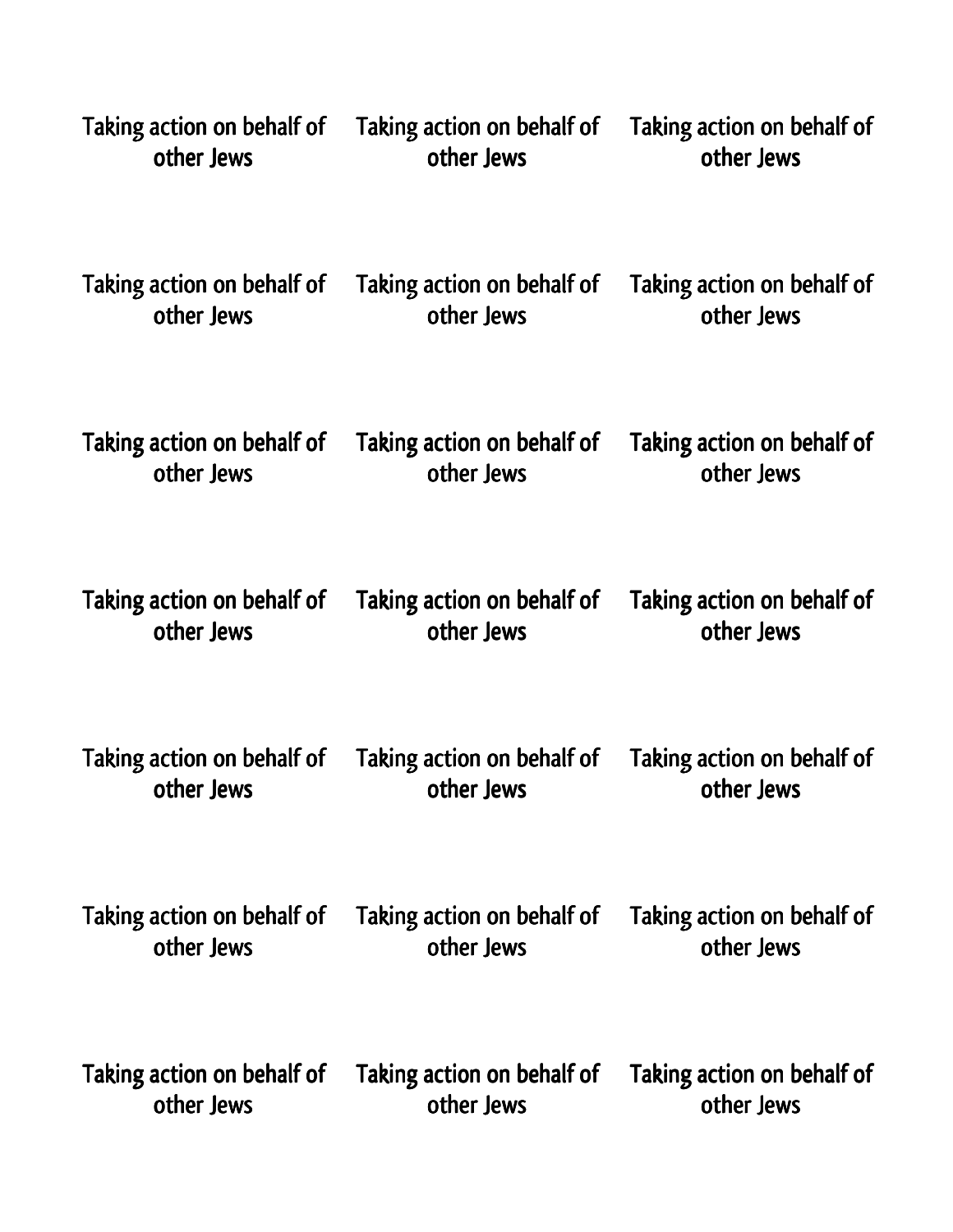| For Jews to Repair the     | For Jews to Repair the     | For Jews to Repair the     |
|----------------------------|----------------------------|----------------------------|
| World to be a better place | World to be a better place | World to be a better place |
| For Jews to Repair the     | For Jews to Repair the     | For Jews to Repair the     |
| World to be a better place | World to be a better place | World to be a better place |
| For Jews to Repair the     | For Jews to Repair the     | For Jews to Repair the     |
| World to be a better place | World to be a better place | World to be a better place |
| For Jews to Repair the     | For Jews to Repair the     | For Jews to Repair the     |
| World to be a better place | World to be a better place | World to be a better place |
| For Jews to Repair the     | For Jews to Repair the     | For Jews to Repair the     |
| World to be a better place | World to be a better place | World to be a better place |
| For Jews to Repair the     | For Jews to Repair the     | For Jews to Repair the     |
| World to be a better place | World to be a better place | World to be a better place |
| For Jews to Repair the     | For Jews to Repair the     | For Jews to Repair the     |
| World to be a better place | World to be a better place | World to be a better place |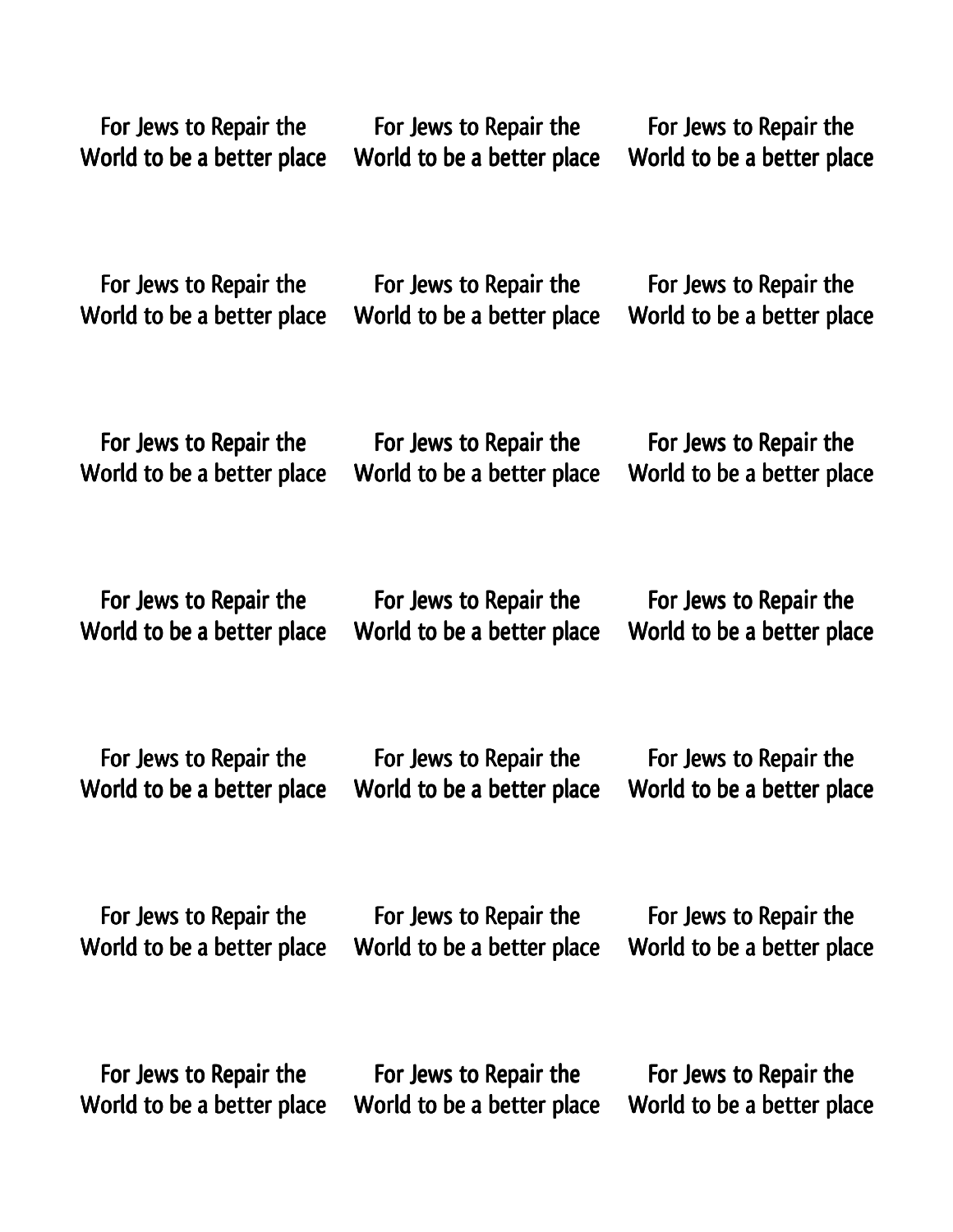Pursuit of justice in the world

Pursuit of justice in the world

Pursuit of justice in the world

Pursuit of justice in the world

Pursuit of justice in the world

Pursuit of justice in the world

Pursuit of justice in the world

Pursuit of justice in the world

Pursuit of justice in the world

Pursuit of justice in the world

Pursuit of justice in the world

Pursuit of justice in the world

Pursuit of justice in the world

Pursuit of justice in the world

Pursuit of justice in the world

Pursuit of justice in the world

Pursuit of justice in the world

Pursuit of justice in the world

Pursuit of justice in the world

Pursuit of justice in the world

Pursuit of justice in the world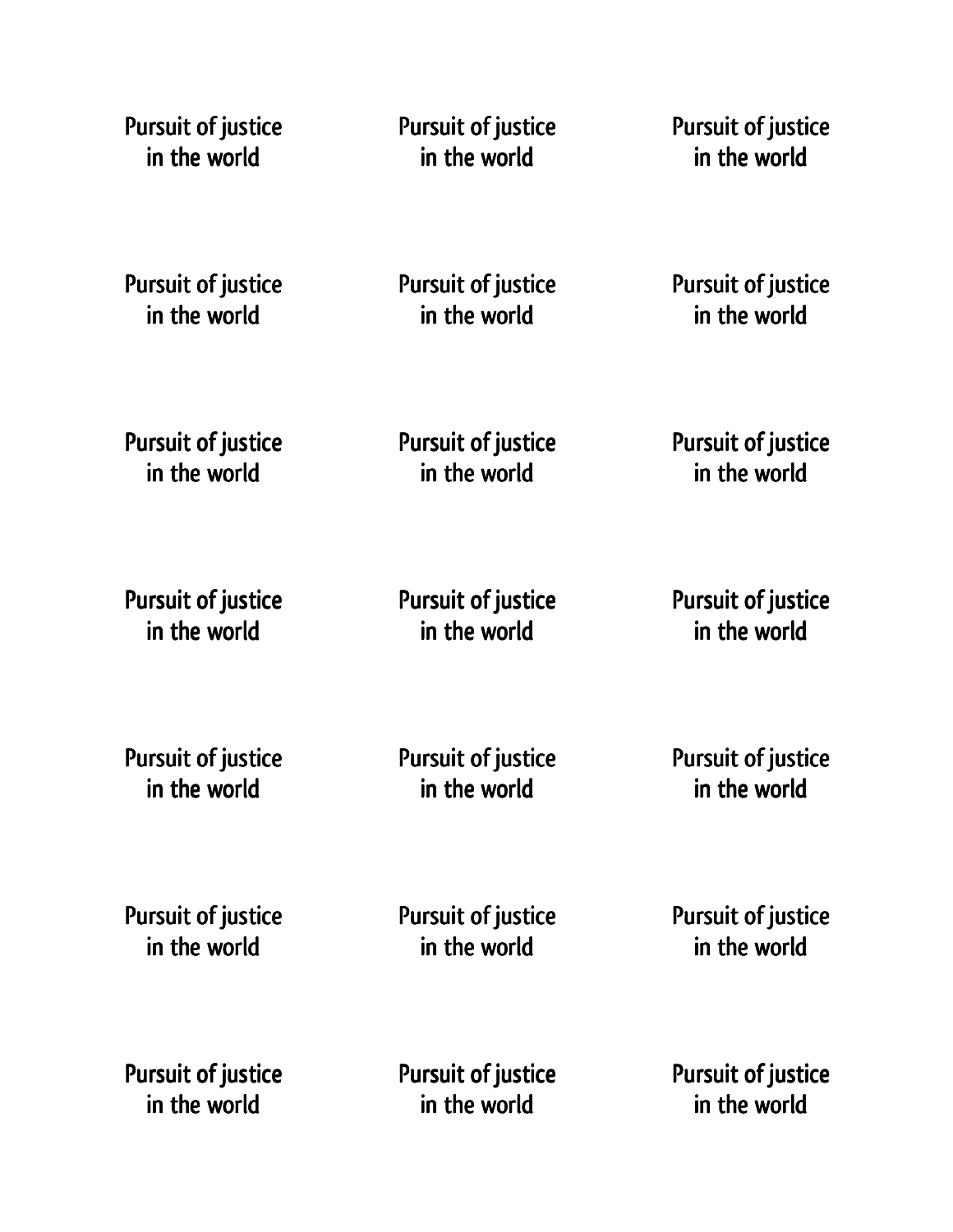| Through engaging with | Through engaging with | Through engaging with |
|-----------------------|-----------------------|-----------------------|
| the world             | the world             | the world             |
| Through engaging with | Through engaging with | Through engaging with |
| the world             | the world             | the world             |
| Through engaging with | Through engaging with | Through engaging with |
| the world             | the world             | the world             |
| Through engaging with | Through engaging with | Through engaging with |
| the world             | the world             | the world             |
| Through engaging with | Through engaging with | Through engaging with |
| the world             | the world             | the world             |
| Through engaging with | Through engaging with | Through engaging with |
| the world             | the world             | the world             |
| Through engaging with | Through engaging with | Through engaging with |
| the world             | the world             | the world             |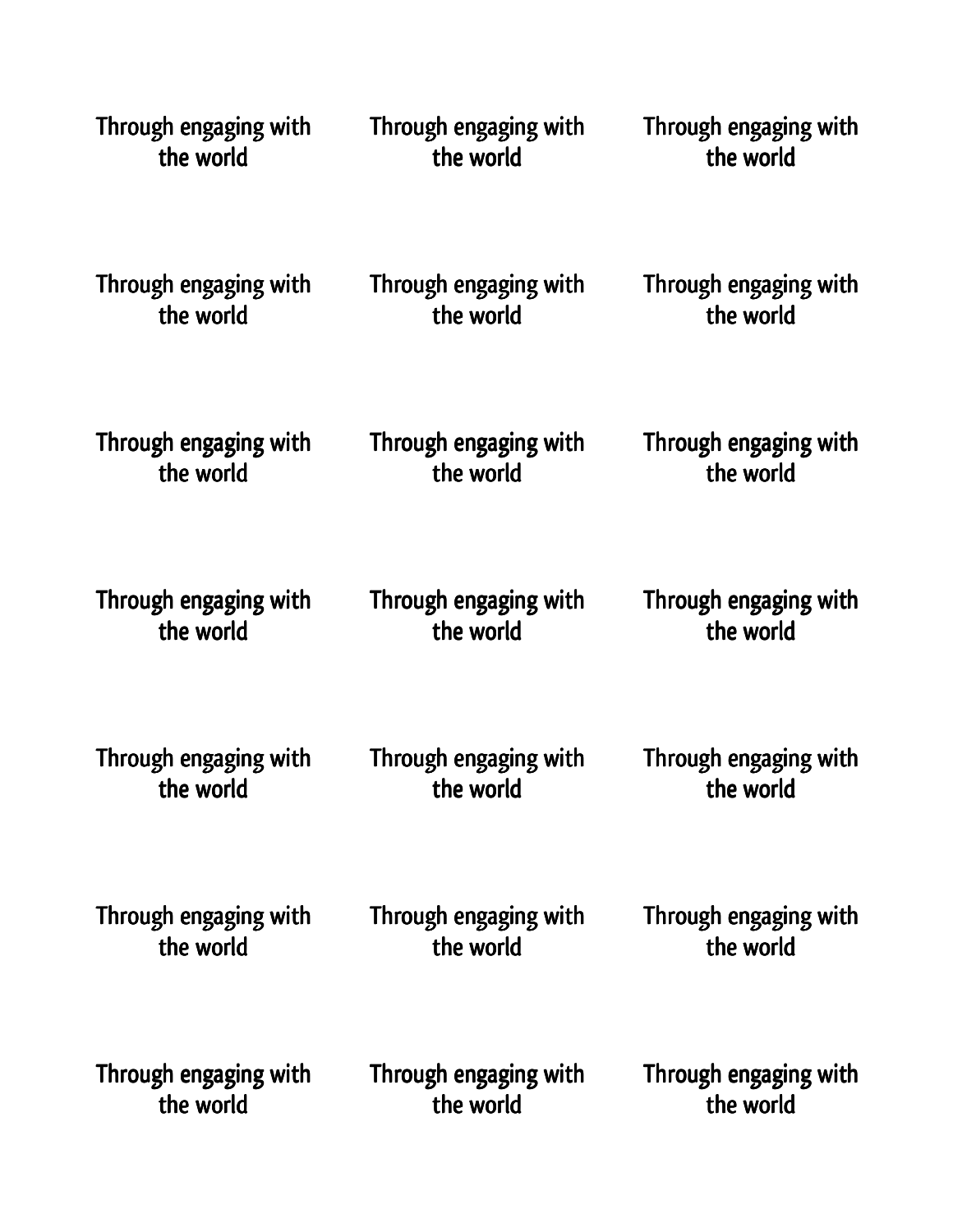| Humanism        | <b>Humanism</b> | <b>Humanism</b> |
|-----------------|-----------------|-----------------|
| <b>Humanism</b> | <b>Humanism</b> | Humanism        |
| <b>Humanism</b> | Humanism        | <b>Humanism</b> |
| <b>Humanism</b> | Humanism        | Humanism        |
| <b>Humanism</b> | Humanism        | <b>Humanism</b> |
| <b>Humanism</b> | <b>Humanism</b> | <b>Humanism</b> |
| <b>Humanism</b> | Humanism        | <b>Humanism</b> |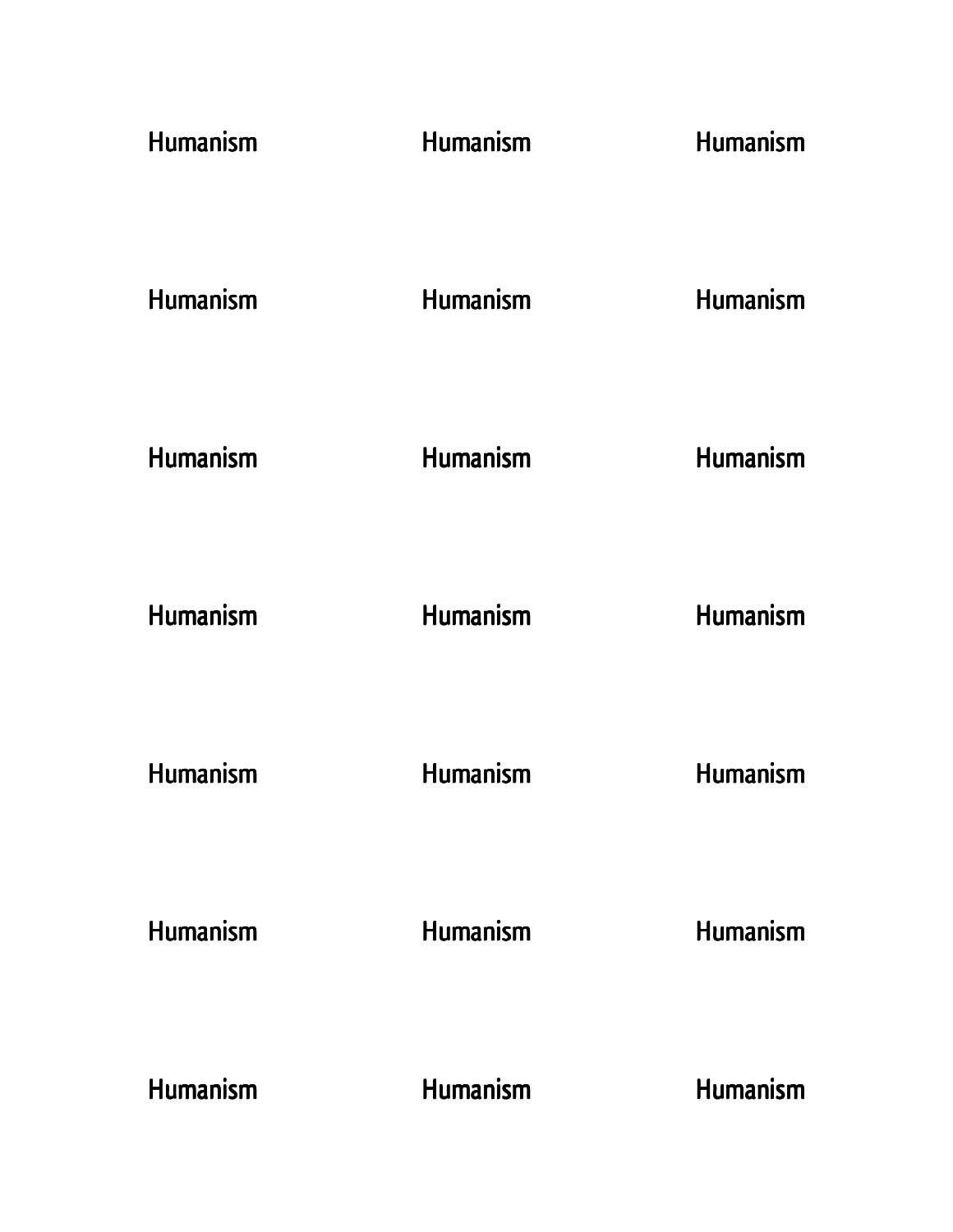| Freedom and equality | Freedom and equality | Freedom and equality |
|----------------------|----------------------|----------------------|
| Freedom and equality | Freedom and equality | Freedom and equality |
| Freedom and equality | Freedom and equality | Freedom and equality |
| Freedom and equality | Freedom and equality | Freedom and equality |
| Freedom and equality | Freedom and equality | Freedom and equality |
| Freedom and equality | Freedom and equality | Freedom and equality |
| Freedom and equality | Freedom and equality | Freedom and equality |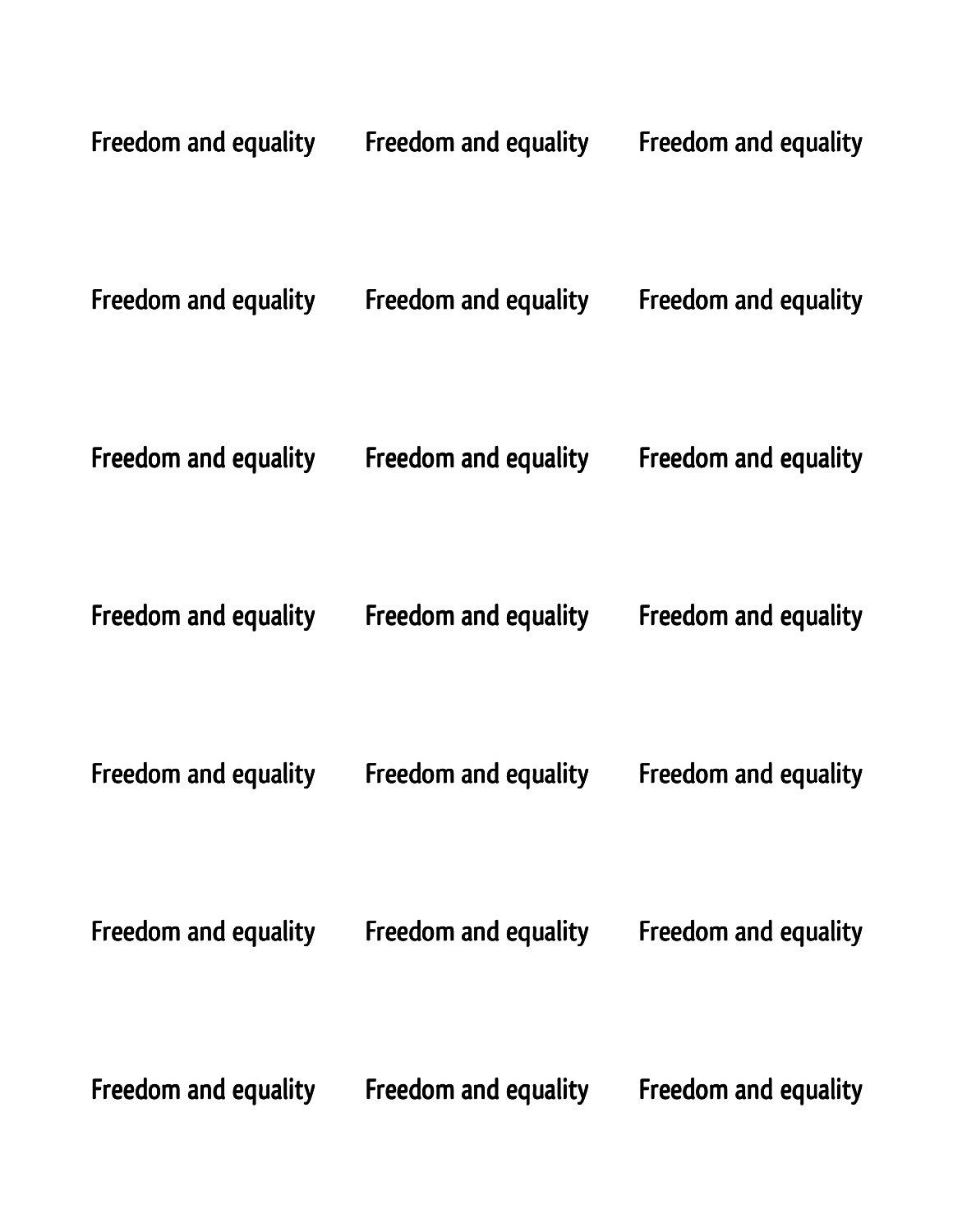| Environmentalism | Environmentalism | Environmentalism |
|------------------|------------------|------------------|
| Environmentalism | Environmentalism | Environmentalism |
| Environmentalism | Environmentalism | Environmentalism |
| Environmentalism | Environmentalism | Environmentalism |
| Environmentalism | Environmentalism | Environmentalism |
| Environmentalism | Environmentalism | Environmentalism |
| Environmentalism | Environmentalism | Environmentalism |